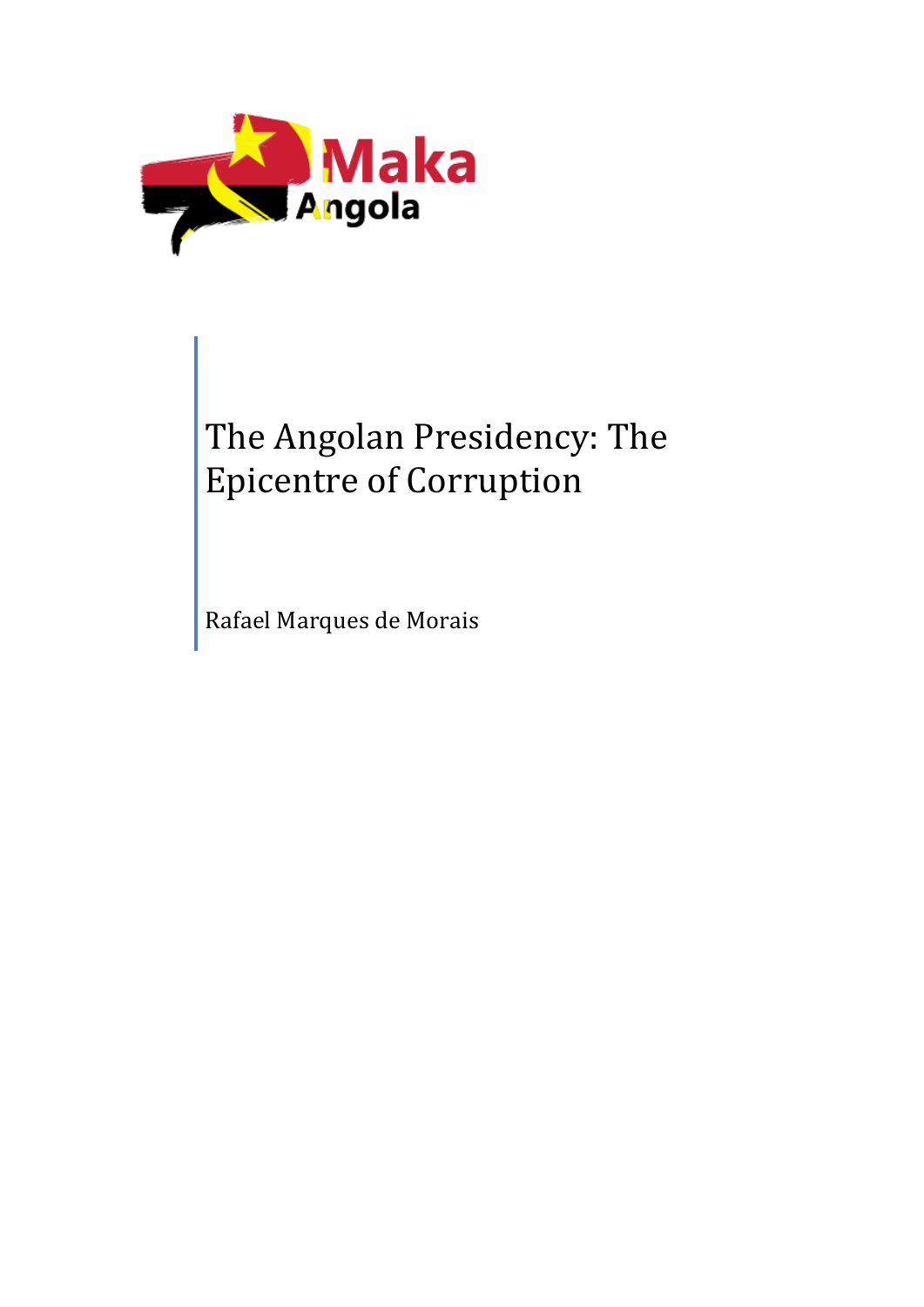## Index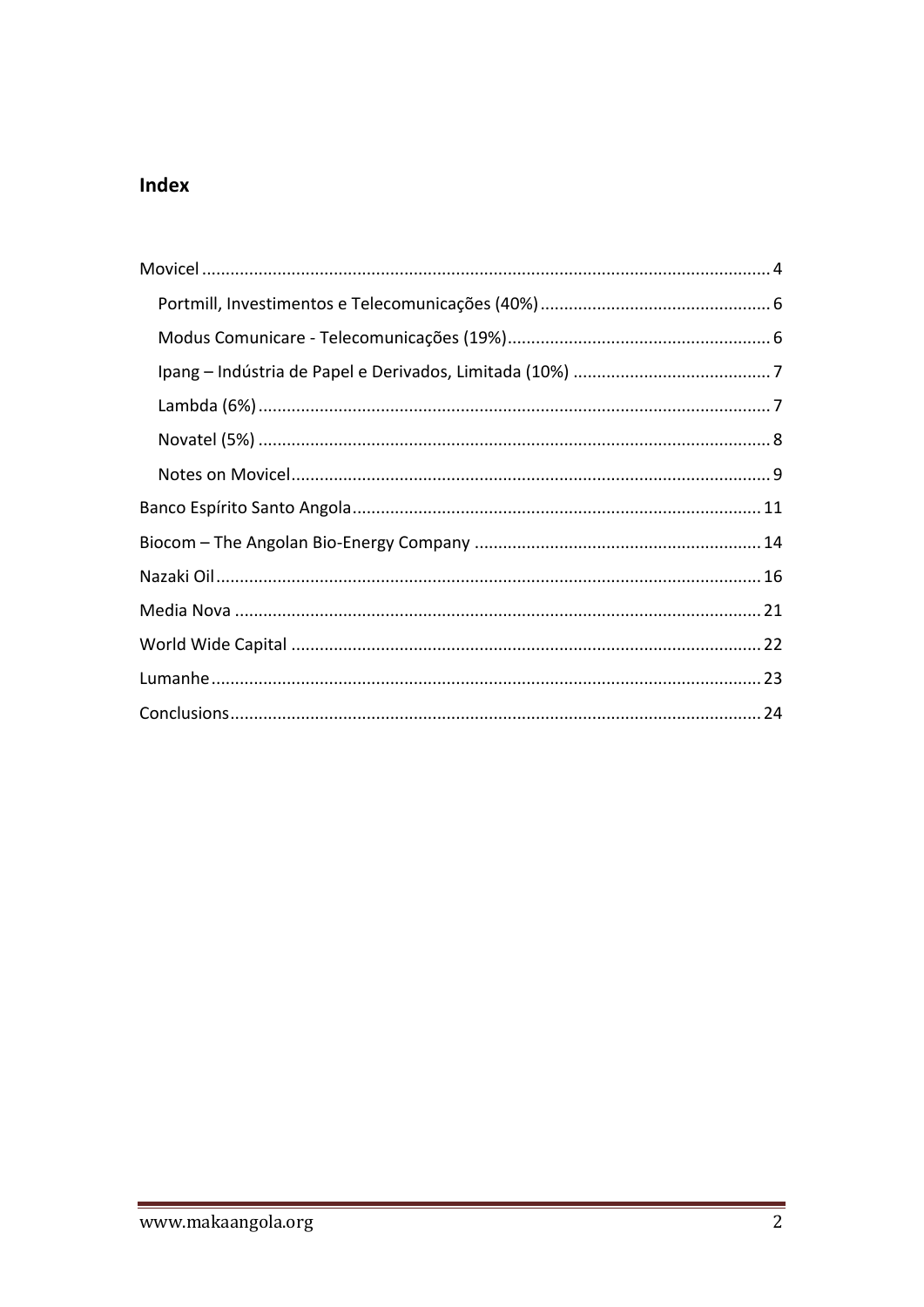#### **Introduction**

This report shows how the Presidency of the Republic of Angola has become the site of shady business deals, a fact that has consequences for citizens' freedom and development, as well as for the country's political and economic stability. The text responds President José Eduardo dos Santos's call, on 21 November 2009, for a zero tolerance policy against corruption.

For the sake of clarity, this investigation limits itself to a small demonstration of the business practices employed by the minister of State and head of the Military Bureau (Casa Militar) in the Presidency, General Manuel Hélder Vieira Dias Júnior "Kopelipa". This is the man responsible for co-ordinating the defence and security sectors of the state. General Kopelipa is one of the triumvirate that today dominates Angola's political economy, along with General Leopoldino Fragoso do Nascimento "Dino", the presidency's head of telecommunications, and Manuel Vicente, the chairman and CEO of the national oil company, Sonangol. Their dealings acknowledge no distinction between public and private affairs. Manuel Vicente is the link that connects the considerable powers accumulated by the generals, to Sonangol and to his own position as one of the most powerful members of the MPLA Political Bureau, for being the president's protégé, and in charge of overseeing the private business dealings of the ruling party.

Sonangol is the biggest company in the country and the state's major source of revenue. Several analysts have viewed Sonangol as the most important factor in ensuring the survival of President Dos Santos's regime  $-$  in the worlds of finance, politics and diplomacy as well as the main source of illegal self-enrichment for the top state officials.

In some instances the report refers to the relationships of mutual interest and complicity with other members of the government and public officials in carrying out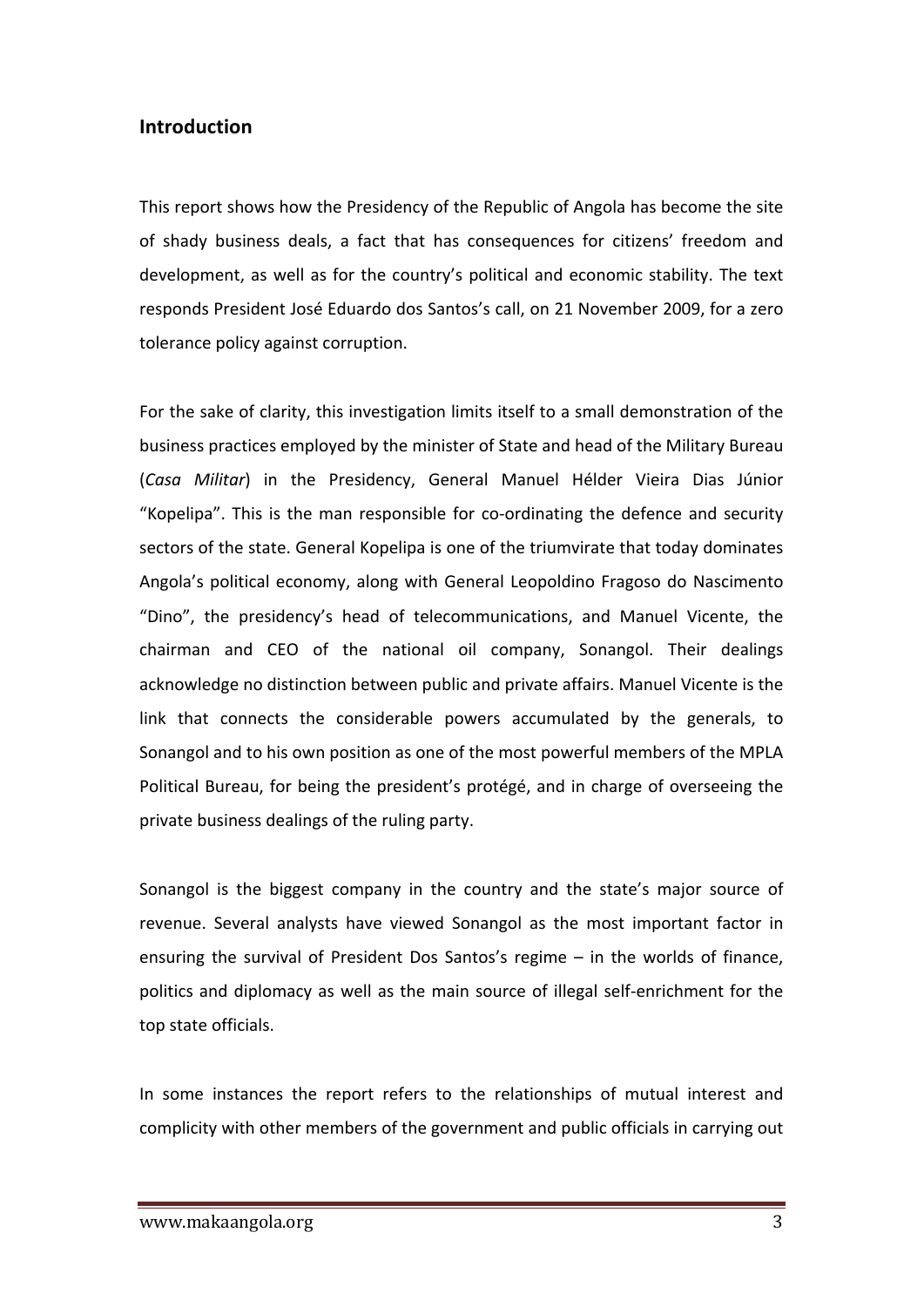business, that involves the looting of state assets, and other acts that go against the law of the land.

Key sectors such as petroleum, telecommunications, banking, media and diamonds form part of the business empire built by these figures. The firms involved include Movicel, Biocom, Banco Espírito Santo Angola, Nazaki Oil & Gás, Media Nova, World Wide Capital and Lumanhe. $<sup>1</sup>$ </sup>

The report frequently refers to the Law on Public Probity, even in cases that date from before it was signed into law in March 2010 and consolidated various anticorruption provisions that had been in force since  $1989<sup>2</sup>$  All of the articles contained within the Law on Public Probity can be found among this earlier body of law. In the interests of greater clarity, this text therefore refers to the Law on Public Probity as an overarching reference to the laws in force since 1989. For instance, the Law on the Crimes Committed by Public Office Bearers (Law 21/90) prohibits public office bearers from entering into business deals over which they would have influence or decision-making powers in the course of their official duties (art. 10, 2).

#### **Movicel**

There are currently only two mobile phone operators in the country, Unitel and Movicel. As a private operator, Unitel started its services in 2001, as a joint-venture between Sonangol, Portugal Telecom and two Angolan private companies GENI and Vidatel, each one with 25% of the shares.

Last year, through Resolution 67/09 of 26 August, the Council of Ministers ordered, without a public tender process, that Movicel be privatised and sold off to a

 $1$  The cases disclosed in this paper are based on official records in my possession. Otherwise, the secondary sources used are identified in the footnotes.

 $2$  The Decree 23/90 (On the Patrimonial Benefits of Public Office Bearers), the Decree 24/90 (On the Rules for Gifts to Public Office Bearers), the Law 22/90 (Law on the State Discipline), the 13/96 (Statutory Law for Members of Government and their Salaries) constitute the body of legislation harmonised in the Law on Public Probity, and thus by the latter revoked.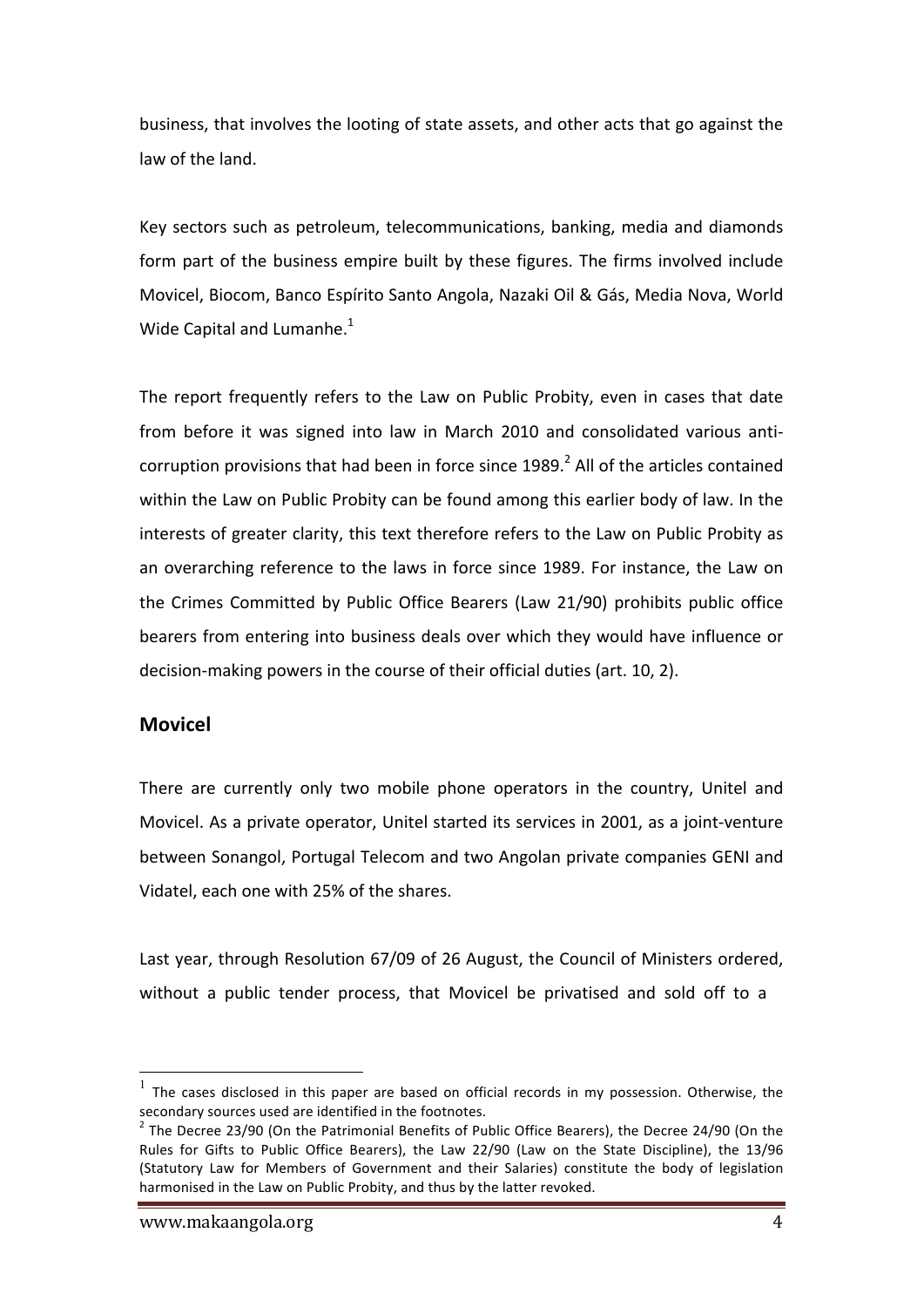consortium of Angolan businessmen at a cost of US\$200 million. The Council of Ministers tried to justify the decision by referring to the difficulty in finding investors for the privatisation of the company, and to the urgency to raise funds for the government coffers "in the face of the global financial crisis". This decision, according to the government, had been made possible by the identification of "national private investors who can guarantee the essential financial resources for the immediate implementation of Movicel's investment plan, and to boost the financial reserves hoped for by the national treasury".

In the meantime, 59% of Movicel's capital was transferred to two companies formally belonging to high-ranking officers subordinate to General Kopelipa: Portmill and Modus Comunicare. On 10 June 2009, General Kopelipa, General Dino and Manuel Vicente, formally left Portmill Investimentos e Telecomunicações, of which they had been the owners with 99,96% of the capital, split evenly among themselves. They gave up their shares, through Portuguese business manager Ismênio Coelho Macedo, to a group of high-ranking officers in the Presidential Guard. This is a unit which falls under the Military Bureau. Regarding Portmill, Lieutenant-Colonel Leonardo Lidinikeni, officer of the president's security detail, holds 99,96% of the shares in the company. Lieutenant-Colonel Tadeu Agostinho dos Santos Hikatala, officer of the presidential security detail, holds 99.92% of the shares in Modus Comunicare.

Ismênio Coelho Macedo also had the task of buying and restructuring a small communications, advertising and marketing company Modus Comunicare  $-$ Comunicação e Imagem Ltd, whose shares were never sold publicly, but rather divided out among top officers in the Presidential Guard. On 14 August 2009 the company was transformed into a limited company dedicated to telecommunications. This date shows that the legal process to change the company's status was concluded only two weeks after Dos Santos's government had granted it 19% of Movicel's capital.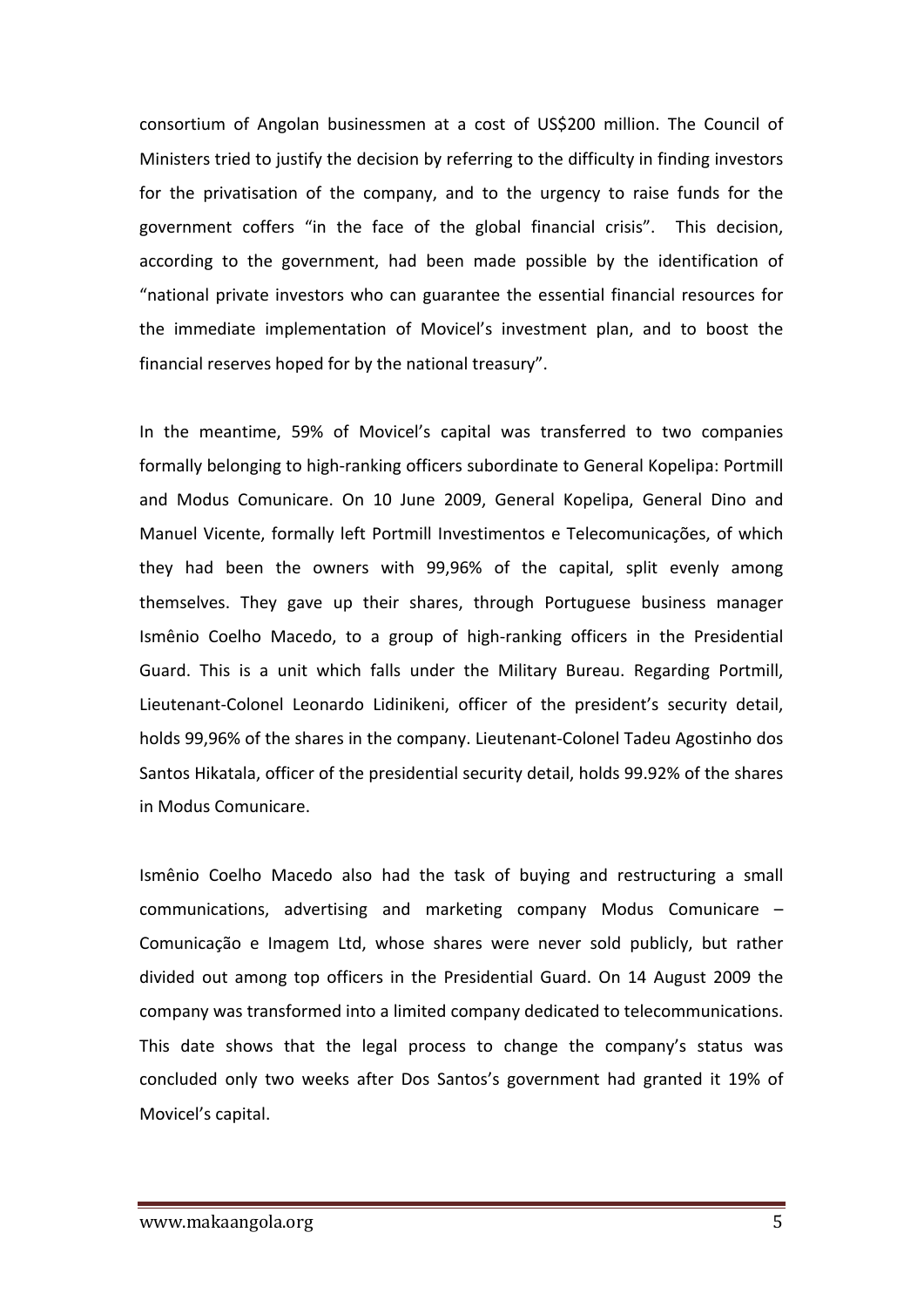On 29 July 2009, the Council of Ministers approved the privatisation of 80% of Movicel's capital by the Angolan companies Portmill Investimentos e Telecomunicações (40%), Modus Comunicare (19%), Ipang - Indústria de Papel e Derivados (10%), Lambda (6%) and Novatel (5%). The remainder of Movicel's capital is held by the state enterprises Angola Telecom and Empresa Nacional de Correios e Telégrafos de Angola, with 18% and 2% respectively.

These tables show the companies that benefited, and their shareholders.

#### **Portmill, Investimentos e Telecomunicações (40%)**

| <b>Shareholder</b>                 | Role                                        |
|------------------------------------|---------------------------------------------|
| Lieutenant-Colonel Leonardo        | Officer of the President's Security Detail, |
| Lidinikeni                         | <b>Presidential Guard</b>                   |
| Francisco Ndeufeta                 |                                             |
| Manuel dos Santos                  |                                             |
| Rodrigues Cardoso                  |                                             |
| Nelson Paulo António               |                                             |
| Lieutenant Colonel Francisco Mbava | <b>Psychological Action Department</b>      |
|                                    | Military Bureau of the Presidency           |

### **Modus Comunicare - Telecomunicações (19%)**

| Shareholder                   | Role                                        |
|-------------------------------|---------------------------------------------|
| Lieutenant Colonel Tadeu      | Officer of the President's Security Detail, |
| Agostinho dos Santos Hikatala | <b>Presidential Guard</b>                   |
| João Ricardo Belarmino        |                                             |
| Lieutenant Colonel João       | Adviser to the head of the Presidential     |
| José António Soares           | Guard, General Alfredo Tyaunda              |
| José Kakonda                  |                                             |
| Colonel José Luís Alves       | Military Bureau of the Presidency           |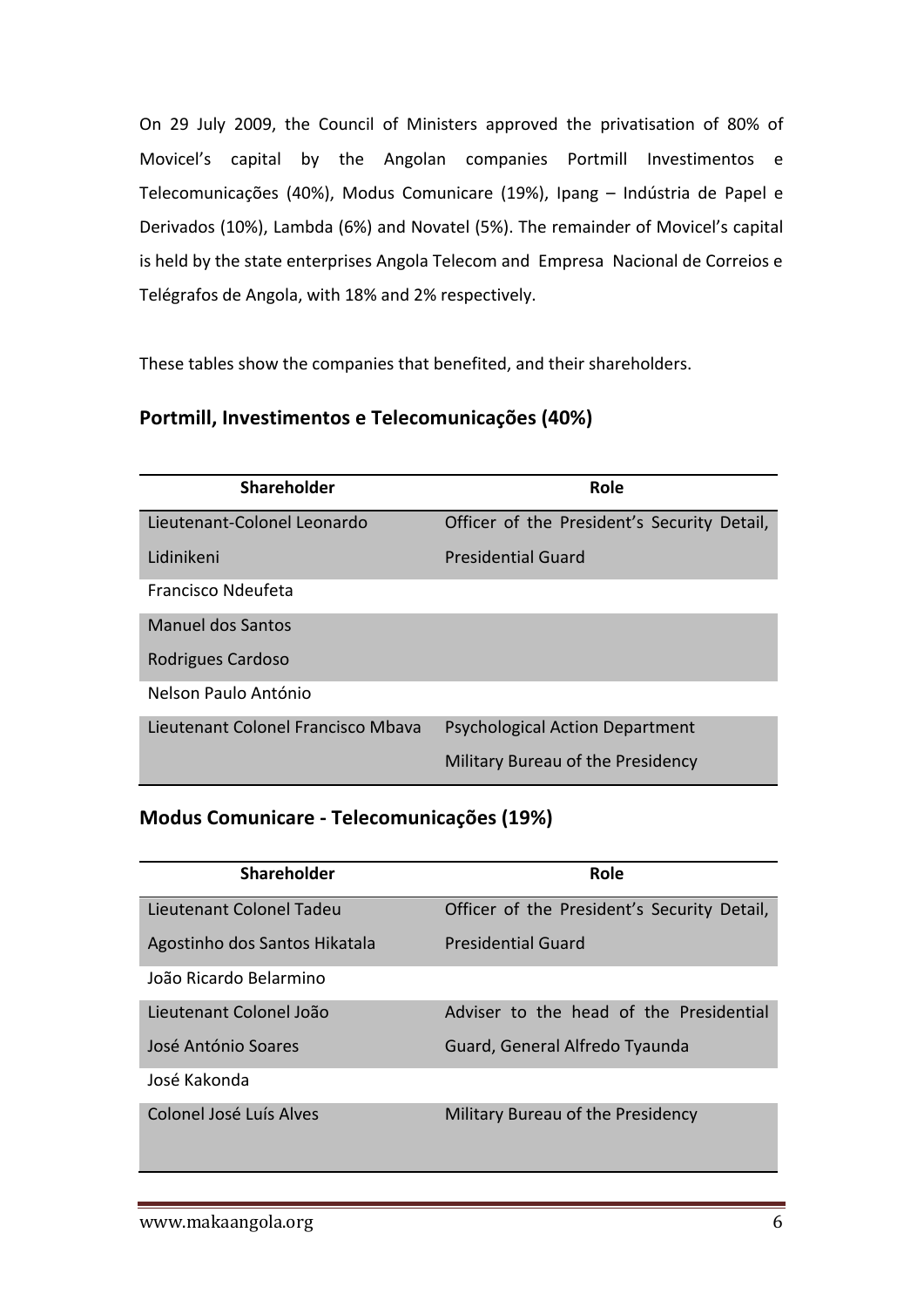# **Ipang – Indústria de Papel e Derivados, Limitada (10%)**

| <b>Shareholder</b>            |  | Role |
|-------------------------------|--|------|
| N'datembu - Comércio Geral,   |  |      |
| Importação e Exportação Ltda. |  |      |

Ipang is the only beneficiary company that has businessmen in its shareholding structure. These are Miguel Domingos Martins and his three children, lawyer Ildeberto Manuel Teixeira and the Portuguese national José Mamade Etbal. Another businessman associated with Ipang is Spanish national Óscar Ouersagasti Soraluce. Ipang's only publicly known business activity is its shareholding participation in Movicel.

More information about Ipang and its other potential investors will be updated in due time.

## **Lambda (6%)**

| <b>Shareholders</b>         |                                |    | Role                                         |     |
|-----------------------------|--------------------------------|----|----------------------------------------------|-----|
| José Carvalho da Rocha      | Minister                       | of | Telecomunications                            | and |
|                             | <b>Information Tecnologies</b> |    |                                              |     |
| Aristides Safeca            |                                |    | Deputy minister of Telecomunications         |     |
| Zulmira Mitange da Rocha    |                                |    | Wife of minister José Carvalho da Rocha      |     |
| Arminda Vireya Safeca de Sá |                                |    | Relative of deputy minister Aristides Safeca |     |

Antónia Dias dos Santos Caxinda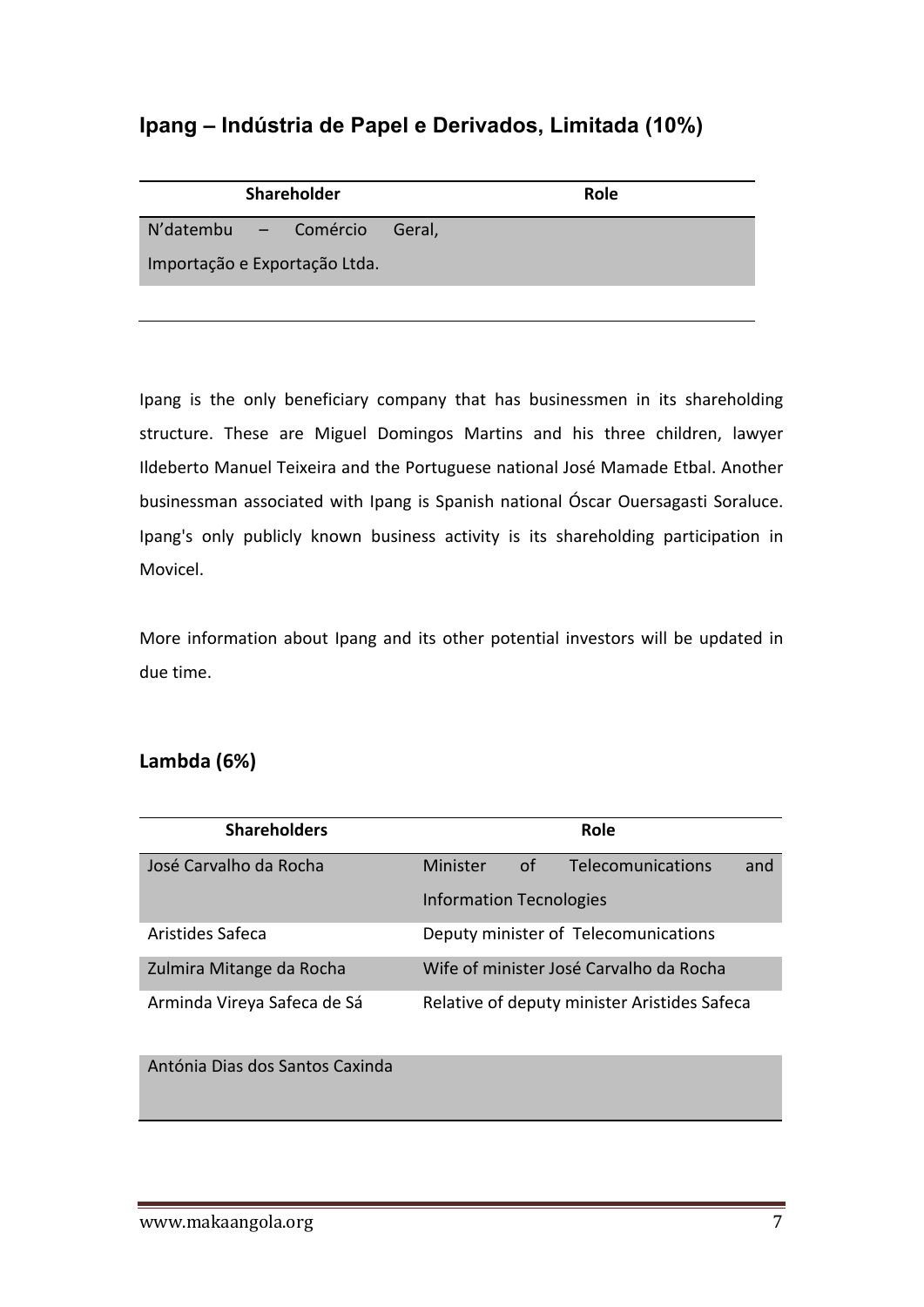While serving as National Director of Telecommunications, Aristides Cardoso Frederico Safeca took part in Movicel's Privatisation Board, in accordance with Despatch 67/07 by Finance Minster José Pedro de Morais, dated 19 January 2007. This commission was headed by the then economic advisor to President dos Santos, Archer Mangueira.

Since October 2006, Aristides Safeca has also been chairman and chief executive of a Belgian company Parisa. Aristides Safeca and his brothers Alcides Safeca, who is secretary of State for the Budget in the Finance Ministry, and Amílcar Safeca, the director of the mobile phone operator Unitel, hold a majority share in Trans Omnia, where they are in partnership with General Fernando Vasquez Araújo, head of the Chief Directorate for Weapons and Technology of the Joint Chiefs of Staff of the Angolan Armed Forces (FAA). Trans Omnia has benefited from multimillion-dollar contracts for supplying foodstuffs to the FAA, a topic that will be dealt with on another occasion.

In spite of the new Law on Probity, Aristides Safeca still enjoys impunity as he muddles up his public duties with his private affairs. While deputy minister of Telecommunications he is also chairman and administrator of Parisa, a foreign enterprise, and continues to do numerous business deals with the state to his own self-enrichment and that of his family and associates.

#### **Novatel (5%)**

| <b>Shareholder</b>                     |            |      | <b>Role</b>   |           |       |
|----------------------------------------|------------|------|---------------|-----------|-------|
| Hélder Bruno da Gama Bento             | Former     | head | <sub>of</sub> | Movicel's | legal |
|                                        | department |      |               |           |       |
| Paula Sammer Pinto Jorge               |            |      |               |           |       |
| Aurélio Vimbuando Muelecumbi           |            |      |               |           |       |
| <b>Onezandro Catinhe Mauro</b>         |            |      |               |           |       |
| Santos Piedade                         |            |      |               |           |       |
| Marília da Conceição dos Santos Kissuá |            |      |               |           |       |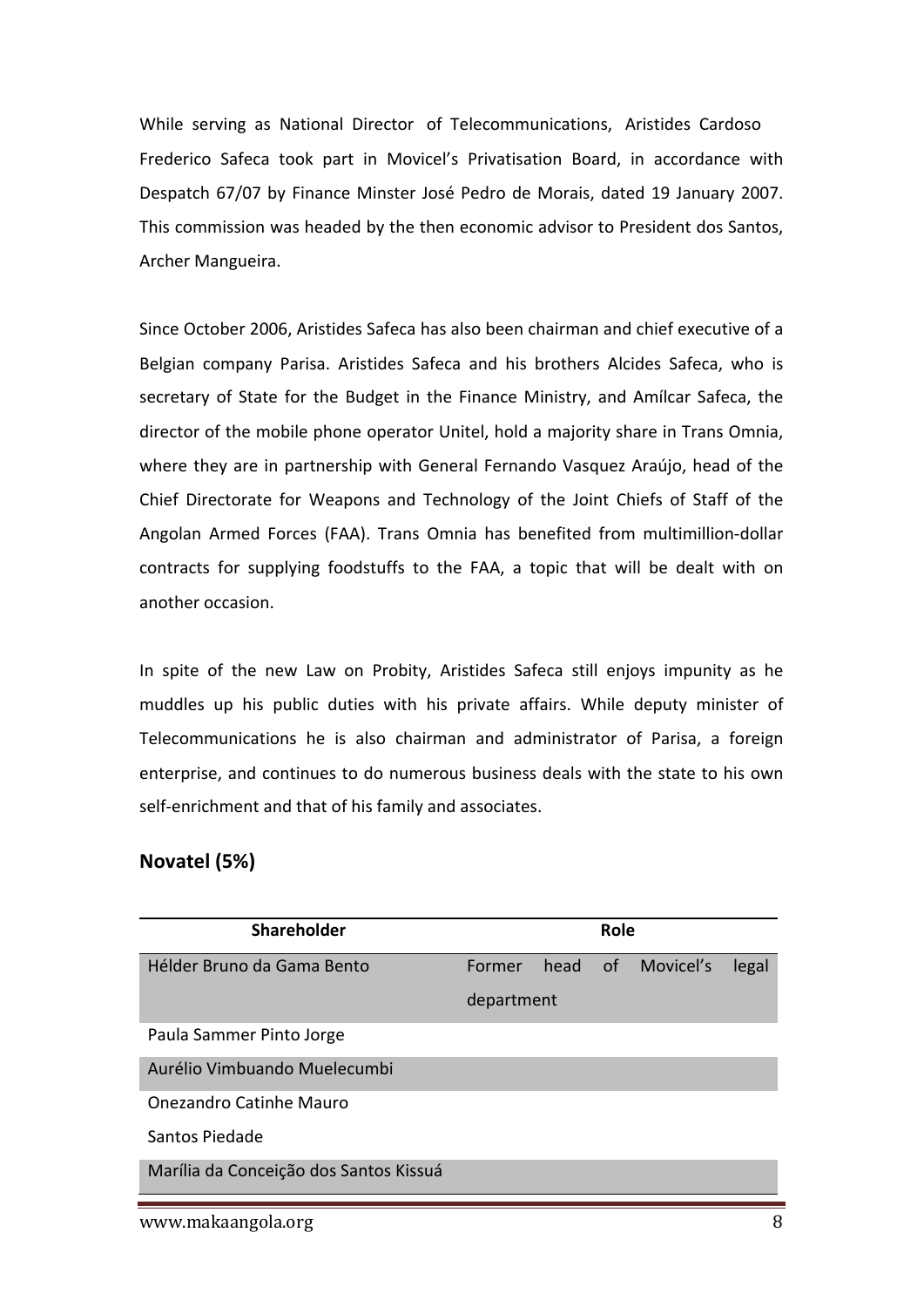The transfer of 5% shares of Movicel to Novatel is yet another example of the misappropriation of state property. Novatel was created on 29 April 2009 after the report from Movicel's Privatisation Board and three months before the Council of Ministers announced the beneficiaries of the privatisation process.

At the time Movicel was formally privatised, the shareholders of Novatel had no private or collective assets which could have qualified them as entrepreneurs. One person involved with Novatel denied being the real beneficiary. However, even though there are legal loopholes to conceal the names of beneficiaries, the names stated above are of the registered shareholders who, in accordance to the statutes of Novatel (art. 5, 1) are the real owners. Thus, by all means, these individuals are formally responsible for the legal rights and obligations entitled to the registered shareholders.

#### **Notes on Movicel**

The names among the shareholders in the businesses that were granted shares as a result of the privatisation of Movicel clearly illustrate the government's dishonesty. Contrary to the official explanation, this was not a deal that involved a group of national private investors, and certainly not one with the kind of financial resources that the treasury so needed in the light of "the global financial crisis". There has been no public or official confirmation that the sum of US\$200 million has been paid to the state. Moreover, several economists have estimated that Movicel is worth a few times more than that sum. The deal was simply a case of handing out state assets to individuals, in which General Kopelipa, with the connivance other influential bodies close to the presidency, and the Telecommunications and Information Technology Ministry are the main beneficiaries.

In terms of the Law on Public Probity, members of the government and high officials in the presidency are breaking the law in various ways. The principle of public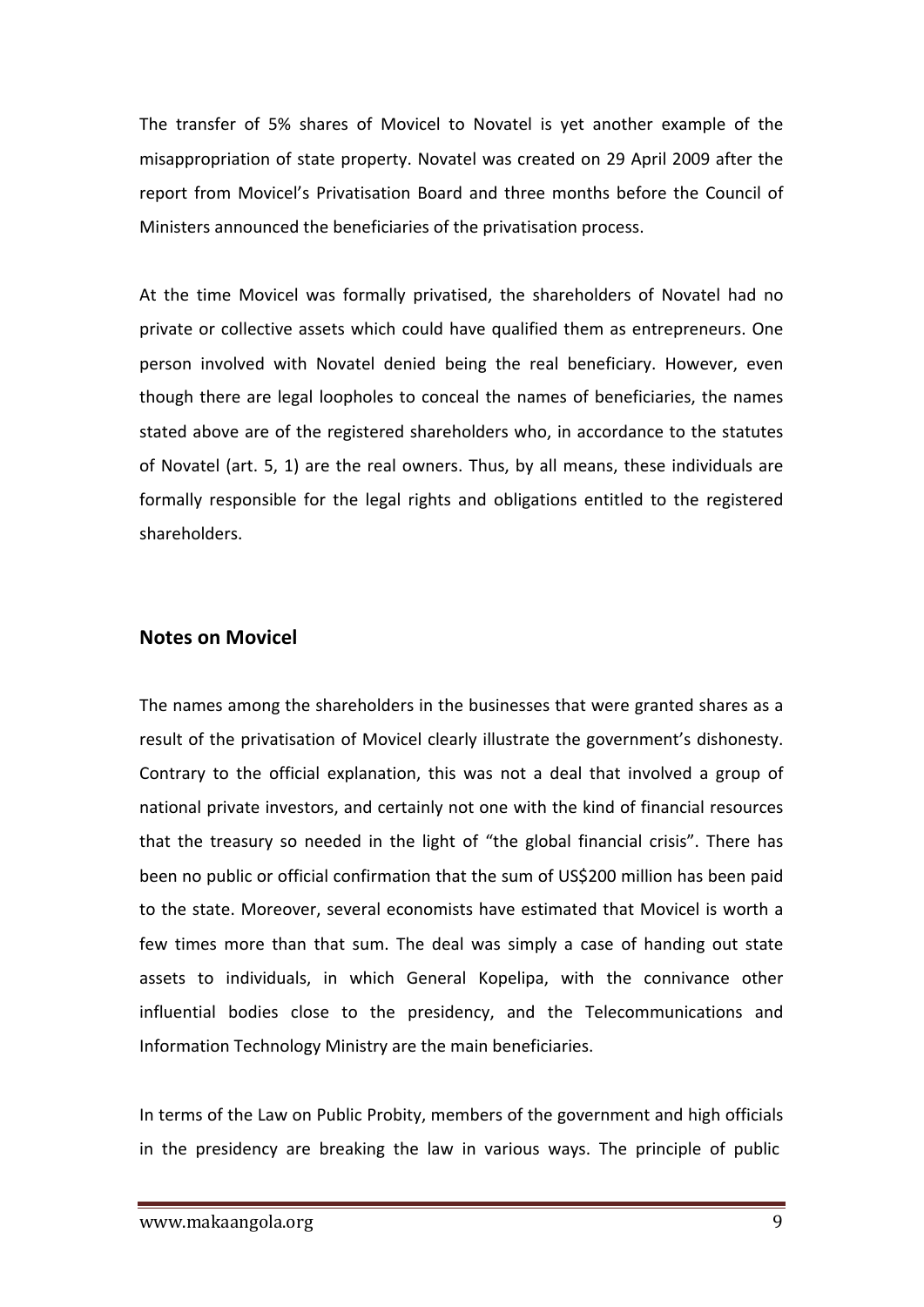probity prohibits any public servant from accepting loans, favours or gifts that might affect "the independence of his or her judgement and the credibility and authority of the public administration and its institutions and services".

The privatisation of Movicel can be seen as an unscrupulous act by the head of government, President Dos Santos, in granting favours to his subordinates. One lawyer, who preferred to write anonymously, describes the privatisation of Movicel as "an administrative act suffering from the vice of abusing power for the sake of private interest". According to the lawyer, this abuse of power occurs "when the administration does not pursue the ends of public interest but rather of private interest, for reasons of family relationships, friendship... corruption, or any other motives of a private nature".  $3$ 

Movicel under public ownership was one of the most profitable and well organised of the state businesses, with more than 2.5 million customers. The privatisation of Movicel did not make it more efficient, or bring in more money for the state. At the same time the privatisation undermined market competitiveness and further weakened the standing of the private sector, by strengthening the grip that government officials, doubling as businessmen, have over the private sector as a result of the plundering of state assets.

The same lawyer discusses the legal invalidity of the privatisation of Movicel. "The absence of public tender, as required by the law, renders null the procedure and subsequent contracts, owing to the omission of an essential element" (Articles 76(2) line f and 127 of Legal Decree 16A/95 of 15 December).

See Semanário Angolense, "A (i)legalidade do processo de privatização da Movicel", http://semanario-angolense.com/home/semanario\_angolense\_333.pdf, Mumber 333, 12-19 September 2010, page 29.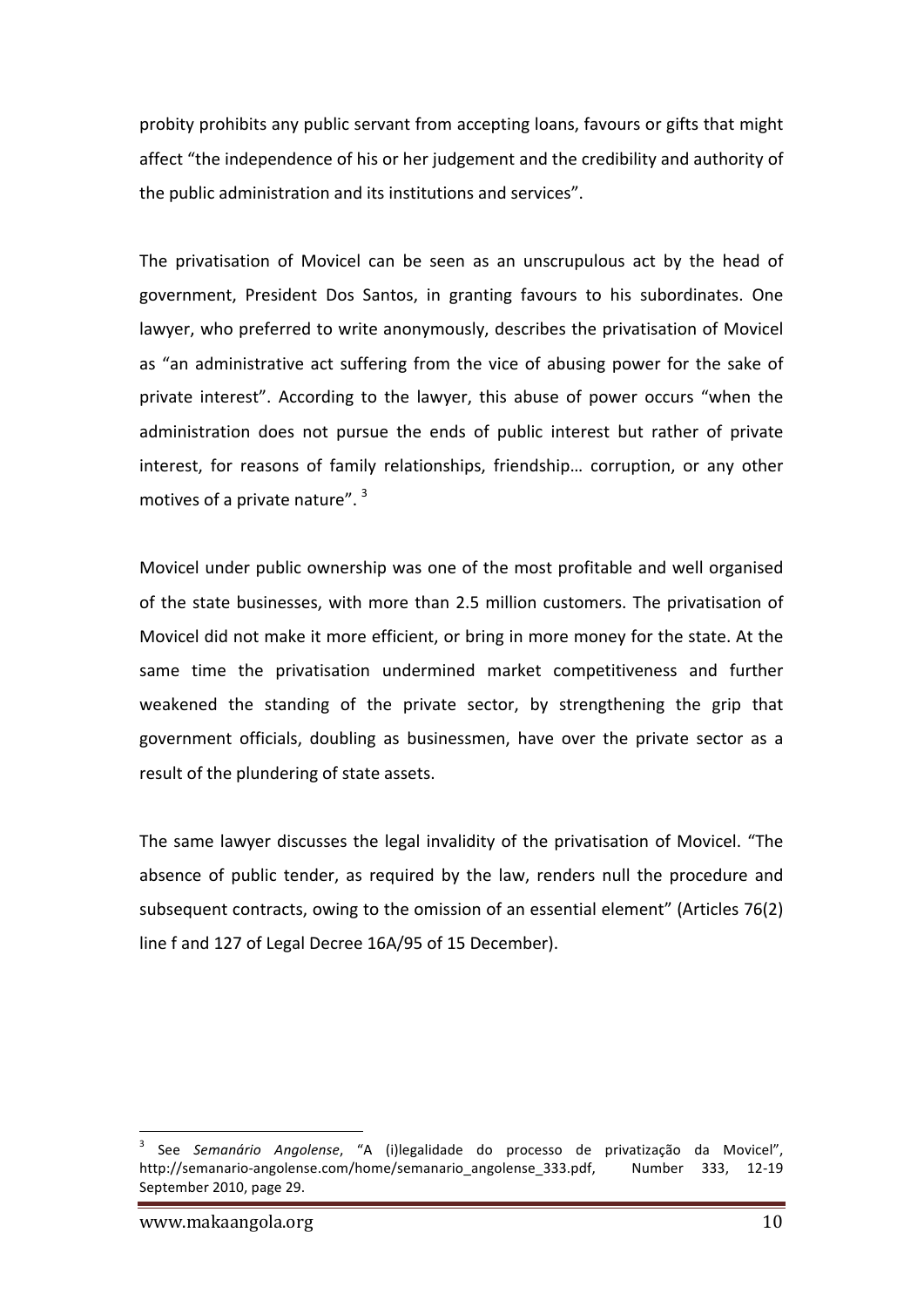According to the lawyer's arguments:

Article 77 of the same law establishes that: 1. A null act has no judicial effect, independent of the declaration of nullity. 2. Nullity may be invoked at any time by any interested party, and can be declared at any time by any administrative body or by any court.

Likewise, the public servants who benefited from the privatisation of Movicel are committing an act conducive to illegal enrichment in terms of the Law on Public Probity (article 25, a), by receiving percentages in a private business deal with the state. The same public servants are committing deeds harmful to public patrimony, in terms of the Law on Public Probity (article  $26$ ,  $2$ , a) by incorporating a public business into their private portfolios.

Another serious question with respect to the privatisation of Movicel has to do with the nature of the regime that is highly dependent on the security services, contrary to the precepts of the rule of law. Telecommunications are a very sensitive area for the intelligence services and are fundamental to the process of keeping watch on relationships between citizens. Through its private control of both the mobile phone operators in the country, the presidential inner circle is in a position to arbitrarily spy on citizens and limit their freedom of expression for private ends. General Leopoldino Fragoso do Nascimento, the head of the president's telecommunications, is a shareholder of Geni, which controls 25% of shares in Unitel.

#### **Banco Espírito Santo Angola**

On 10 December 2009, the company Portmill, Investimentos e Telecomunicações, headed by high-ranking officials of the Military Bureau of the Presidency and the Presidential Guard bought 24% of the shares in Banco Espírito Santo Angola (BESA)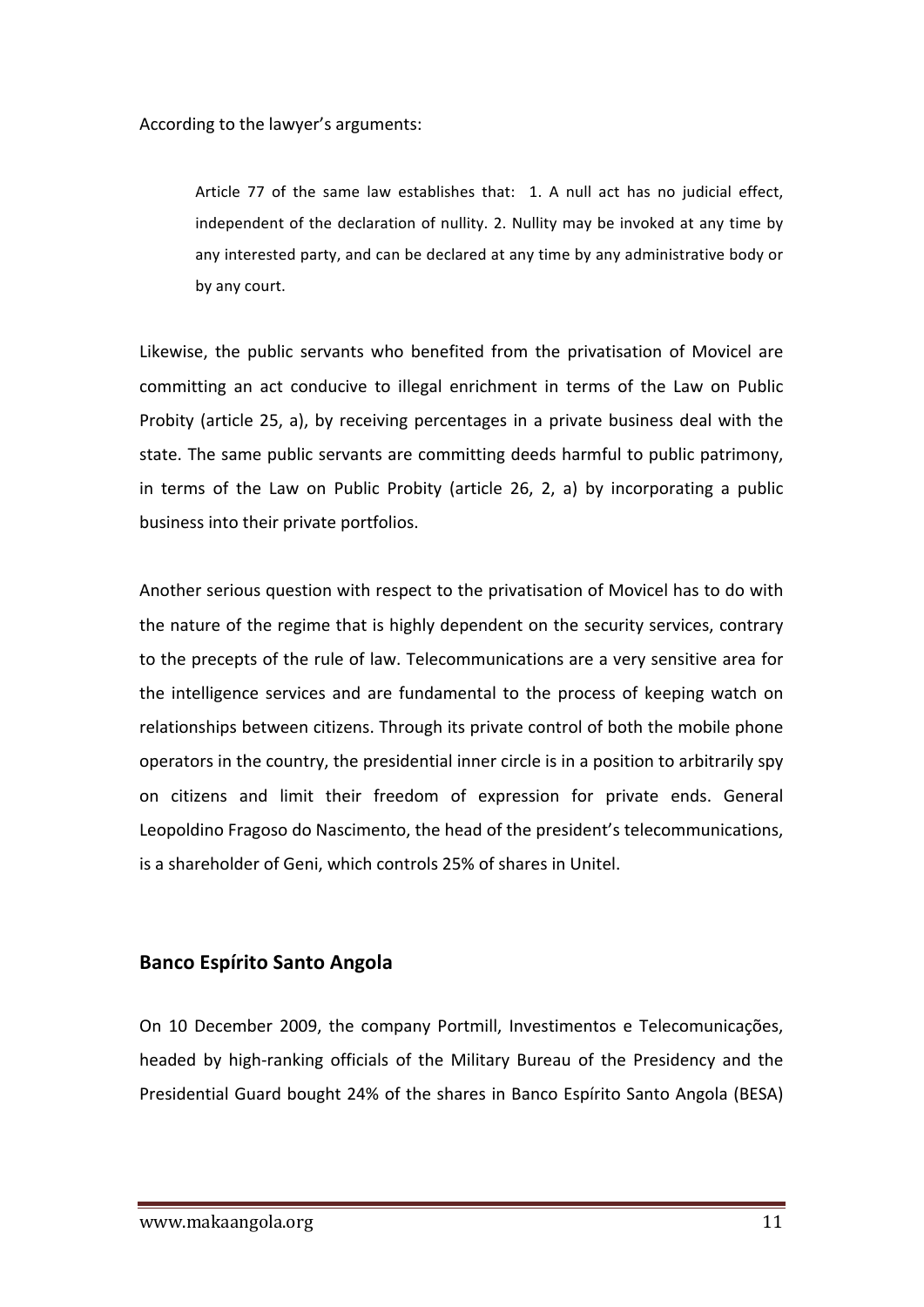for US\$375 million.<sup>4</sup> Banco Espírito Santo (BES Portugal), the seller, retains the majority shareholder, with 51.94% of the shares.

The Portuguese bank has so far avoided commenting on its relationship with Portmill's shareholders, and it has not replied to questions submitted by the Portuguese daily newspaper *Público* on the subject.<sup>5</sup> On July 19, after a brief phone call the author emailed the following questions to BES media department: "How could BES accept a business deal worth 375 million dollars tabled by military officers on duty? Did it question the source of the funds involved and the legality of the act?" BES media office replied that the questions should be directed to BES Angola, as it is an autonomous institution. However, the author insisted with BES, without success, because the holder of the shares sold to Portmill was BES, as reported in the statement the latter sent to the Portuguese regulation authority (CMVM) and public statements by BES CEO, Ricardo Espírito Santo Salgado.<sup>6</sup>

This deal raises two pressing questions about the origin of the funds that serving soldiers, as the legitimate owners of the business, paid as part of the transaction. Second, it means the Portuguese bank, headed by Ricardo Salgado, is effectively laundering money acquired illegally through the plunder of Angolan state assets.

The officials of the Military Bureau and the Presidential Guard have two ways of raising capital: through holding private assets, or through a bank loan. From the legal point of view these two options call attention to the limitations prescribed in law. Public servants are prohibited from soliciting or accepting loans "that might call into question their liberty of action, the independence of their judgement and the credibility and authority of the public administration and its institutions and services" (Law on Public Probity, article 5).

<sup>&</sup>lt;sup>4</sup> See statement by Banco Espírito Santo: http://web3.cmvm.pt/sdi2004/emitentes/docs/FR26301.pdf<br><sup>5</sup> The article *Chefe da Casa Militar de Eduardo dos Santos é o novo accionista do BES Angola, printed* 

by the daily Público, Issue 7197, pp. 23, refers to BES' unresponsiveness to comment on the deal.<br><sup>6</sup> See Ricardo Espírito Santo Salgado's editorial at

http://www.bes.pt/sitebes/cms.aspx?plg=46f992b2-8aa2-48ba-9469-d9495957dc95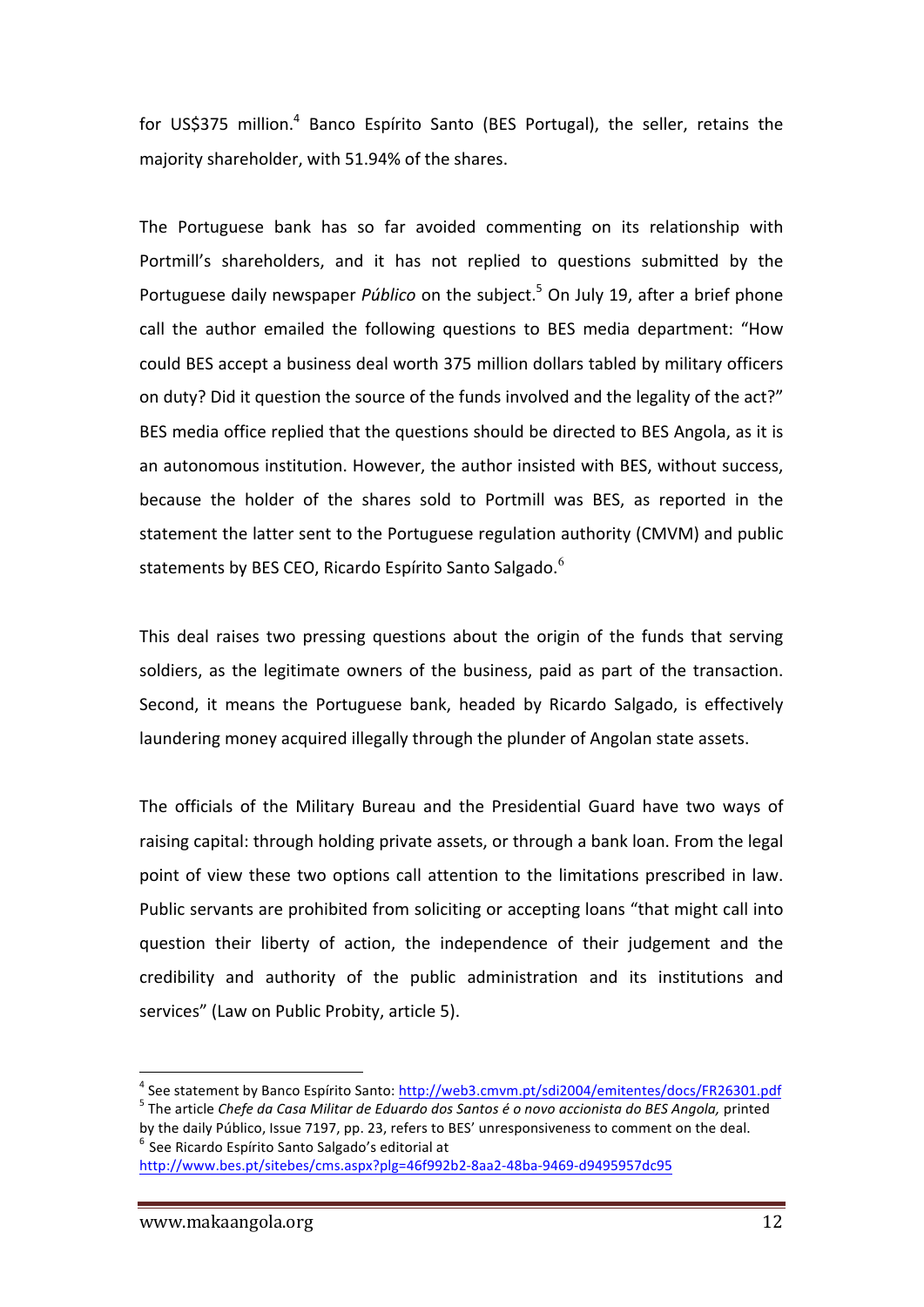It is not publicly known whether the new partners in the Banco Espírito Santo are the heirs to family fortunes or whether they have got rich through private careers. Assuming they do not have assets of hundreds of millions of dollars, the other possibility is a loan. According to the legal provisions mentioned above, the granting of a bank loan to high officials of the Angolan army, whose task is the physical protection of the President of the Republic and of the Presidency in general, raises serious questions about national security and the physical security of the nation's highest official. This question deserves further consideration in this article's conclusions.

The Law on Public Probity (article 25 g) defines illegal enrichment as "acquiring for oneself or for another, in the exercise of one's duties, responsibilities, employment or public function, goods of any nature whose value is disproportionate to the capital gains or income of the public servant."

Neither Banco Espírito Santo, an institution of international repute, nor the Military Bureau of the Presidency are in a position to explain the proportionality between the earnings of the military officers in question, and the size of the deal that was signed.

Nevertheless, General Kopelipa, General Dino and Manuel Vicente must respond publicly to the question of the transfer of the Portmill shares. For what reason did they, as the owners, transfer title in Portmill to members of the Presidential Guard? Also worth noting in this operation is the executive role of Ismênio Coelho Macedo, who is also chief executive of Banco Privado Atlântico (BPA), a private institution in which Sonangol has a 19.5% shareholding. Until the year 2000, Macedo was the director in Angola of Banco Português do Atlântico (BPA).

At the same time it should be noted that the Presidency and the presidential family have perfected the practice of promiscuity between public duty and private interests. For example, in 2004 President dos Santos allowed the setting up of the business management company Luzy, involving his daughter Tchizé dos Santos, the head of the Presidential Guard, general Alfredo Tyaunda, and the then presidential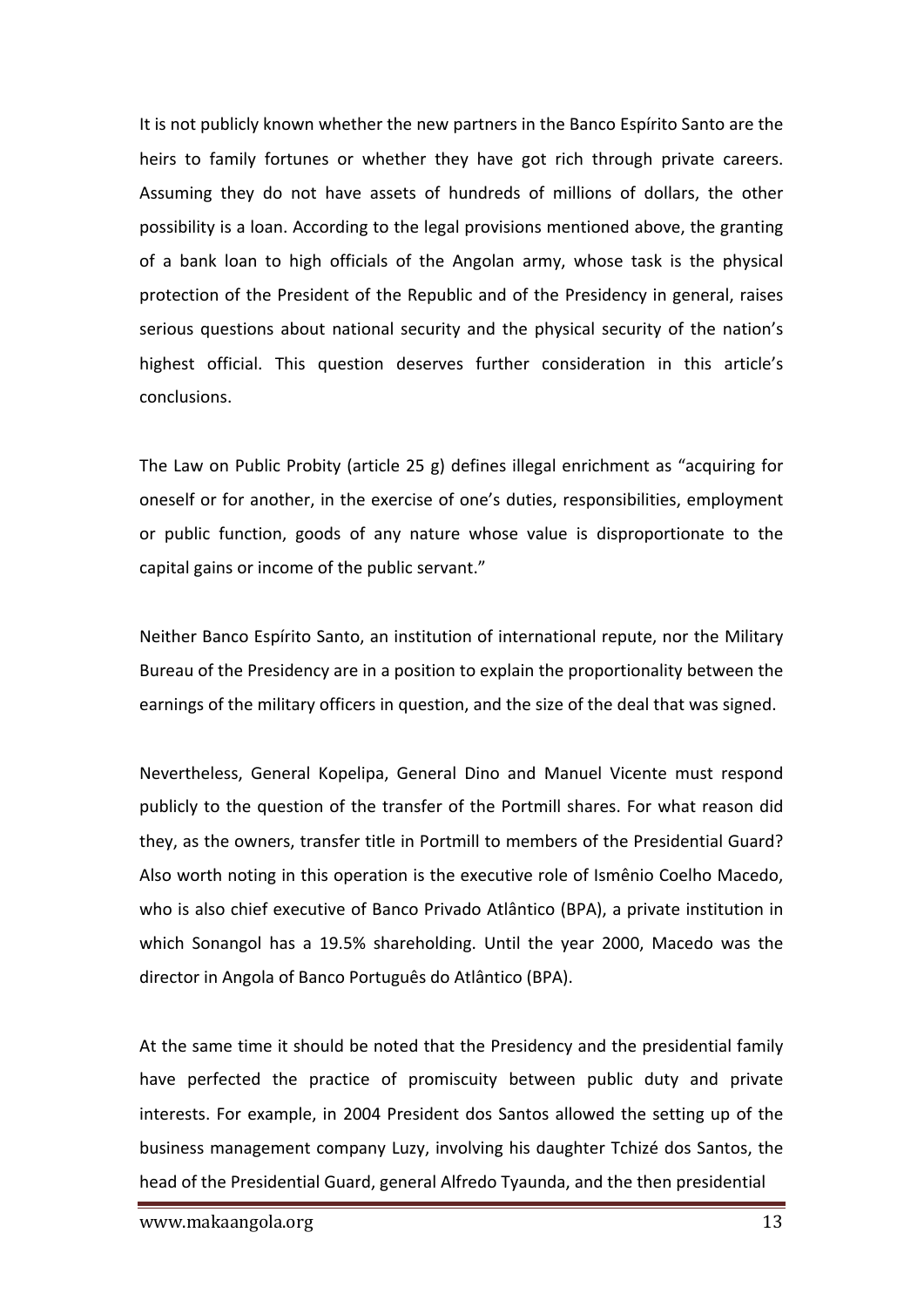advisor, general Clemente Cunjuca. The latter is currently deputy minister for War Veterans. 

Similarly, on 30 May 2001, Generals Kopelipa, Alfredo Tyaunda, and Clemente Cunjuca, set up a company called Lunha Imobiliária, with José Leitão who at the time was the chief of staff of President Dos Santos. This group of high officials brought in other shareholders in the persons of the president's uncle (godfather) and nephew, José Pereira dos Santos Van-Dúnem and Catarino Avelino dos Santos. In 2002, Lunha partnered with four offshore companies, namely Valuta Investimentos, Landon Holdings, Oakleigh Holdings e Osmond Investimentos, in the creation of Lunha Investimentos. The latter recently built a condominium with 58 luxury residences, priced at up to four million dollars per unit, on a site linked to the Military Bureau in the Morro Bento neighbourhood of Luanda.

#### **Biocom – The Angolan Bio-Energy Company**

On 24 July 2009 the Council of Ministers approved the Unidade Agro-Industrial de Cacuso project in Malanje province, to grow and process sugar cane. Valued at US\$272.3 million, the project aims to produce sugar, alcohol and biofuel.

Companhia de Bionergia de Angola (Biocom) had already been set up on 25 October 2007, by the Brazilian multinational Odebrecht, the Angolan private company Damer Indústria S.A., (each with a 40% share) and Sonangol Holdings (with 20%).

Odebrecht Angola offered to respond to questions about its dealings in Biocom, but could not do it on time as its director in charge of the project was on holiday.

As has become normal with the investments approved by the Council of Ministers that involve partnerships between foreign multinationals and Angolan private companies, a considerable amount of the shareholding was allocated to political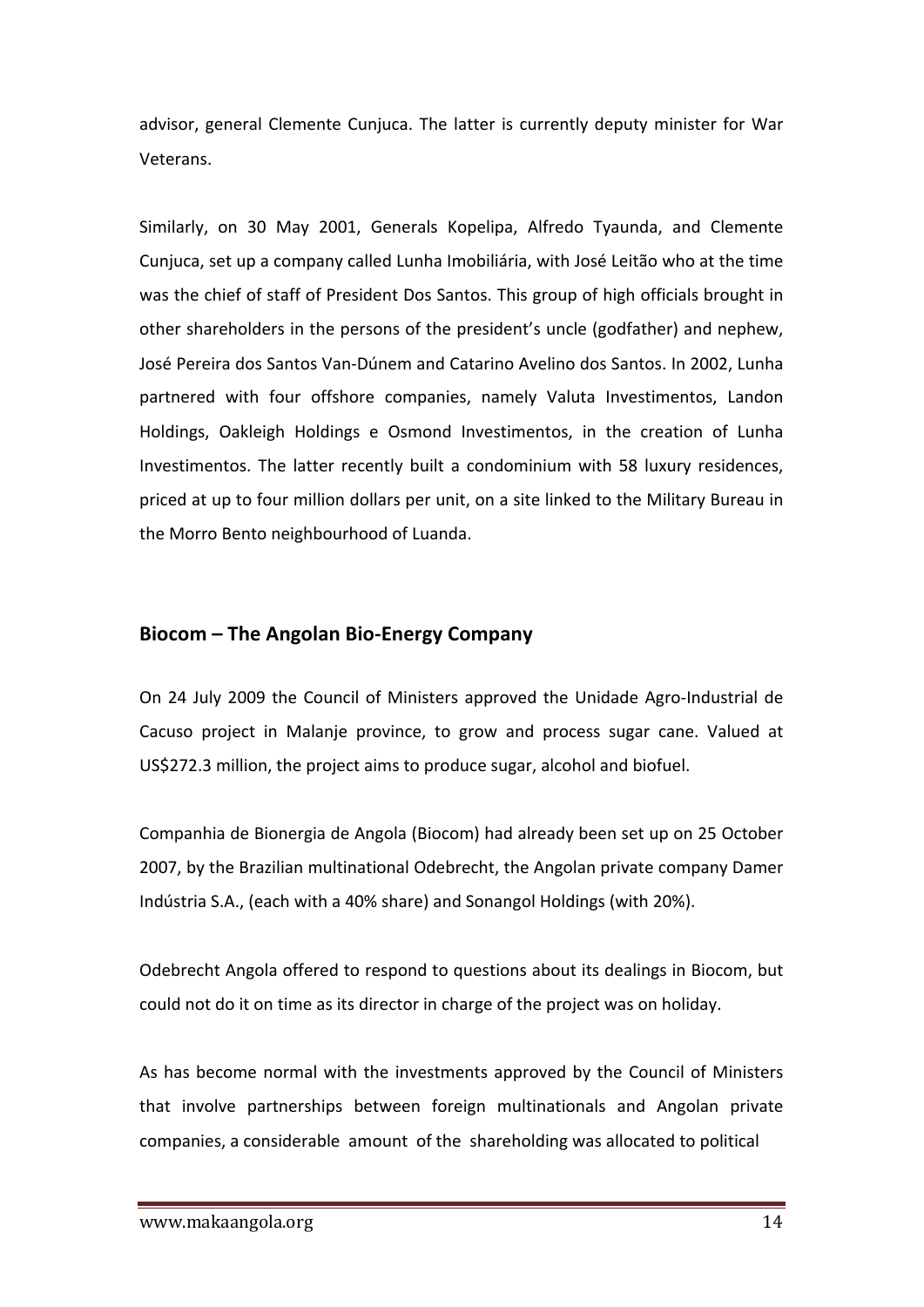leaders. Damer Indústria, created on 26 July 2010, is owned jointly by General Kopelipa and General Dino in partnership with Manuel Vincente of Sonangol. In the document that officially approved the project, Resolution 63/09 of 18 August, the Council of Ministers once again spoke of the desire to promote Angolan private business initiatives. Damer was created three months before Biocom, and its owners are not entrepreneurs but public servants. The Law on Public Probity defines a public servant as "a person who exercises duty, responsibility, employment or function in a public entity, by virtue of election, nomination or contract (...)". The law explicitly applies to members of central government (article 2 d), those who control the public assets of the armed forces (article 2,h) and the managers of public enterprises (article 2,i) as public servants.

So, the Biocom project involves various acts of corruption. First, Odebrecht is involved in influence peddling and the corruption of Angolan officials. The bribery and corruption of public officials are defined and criminalised in articles 318 to 323 of the Angolan Penal Code, with penalties laid down in the Law on Economic Crimes (Law 13/03).

The Conventions against Corruption of the African Union (article 4, 1, f) and the United Nations (article 18, a, b) as well as the SADC Protocol against Corruption (article 3, 1, f) all clearly define influence peddling as an act of corruption. These international agreements were incorporated into Angolan law and transgression of their provisions was made punishable by article 321 of the Angolan Penal Code.

Secondly, Sonangol's chairman, Manuel Vicente, is using its subsidiary Sonangol Holdings and public funds in establishment of Biocom, in which he is a private shareholder: an act contrary to the law. Moreover, according to the weekly newspaper *O País*,<sup>7</sup> the Banco Africano de Investimentos (BAI) is at the head of a syndicate that is to finance the project to the tune of US\$168 million. BAI is a private bank whose main shareholder is Sonangol, a public entity, and which has Manuel

<sup>7</sup> http://www.opais.net/pt/opais/?det=4818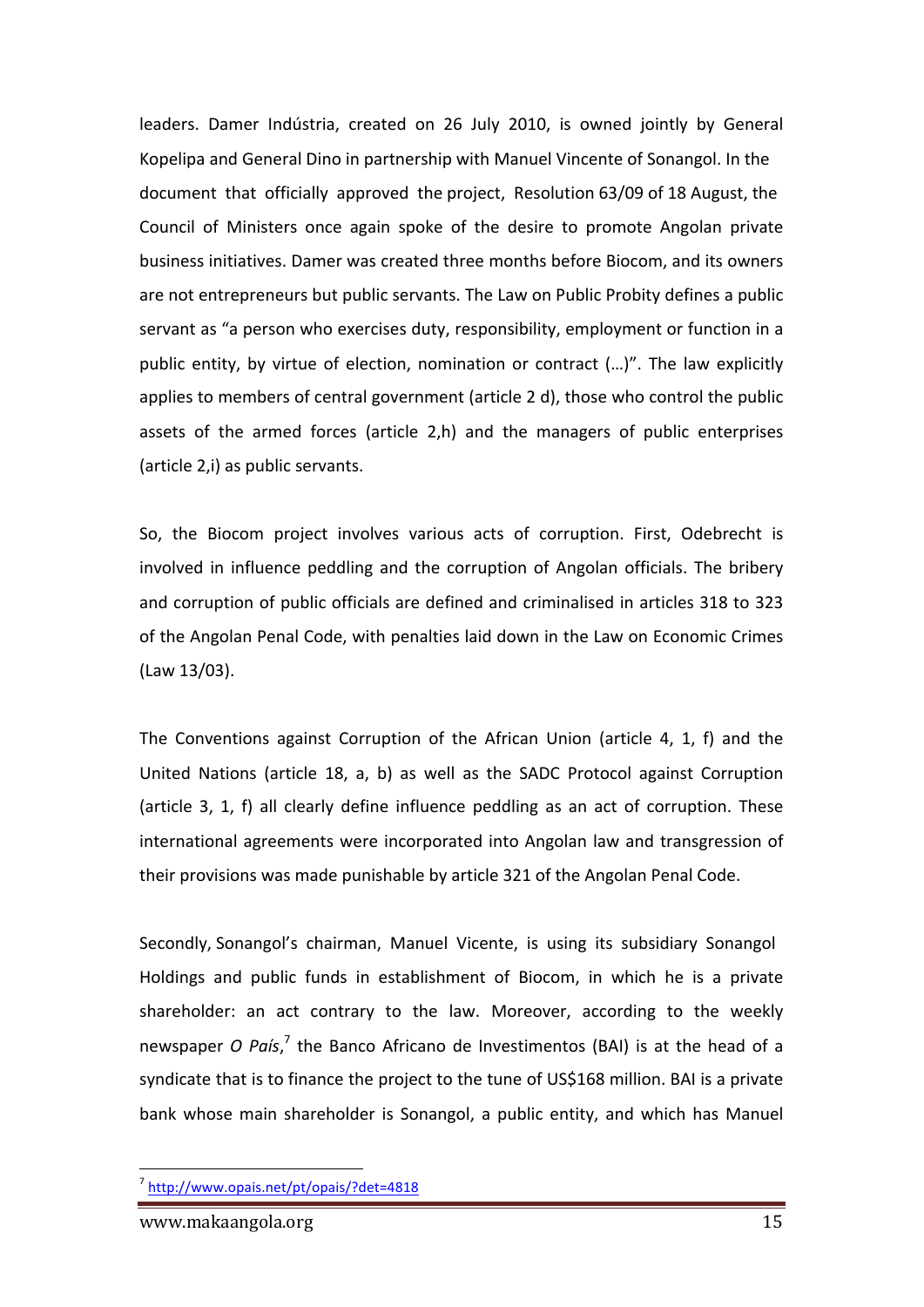Vincente as its vice-chairman. Manuel Vicente is also a private shareholder in BAI, holding 5% of its share through his offshore company ABL.<sup>8</sup> By using his position in Sonangol to gain control of 5% of BAI's shareholding for his own personal enrichment, Manuel Vicente is involved in an act of corruption as defined in article 321 of the Angolan Penal Code.

Thirdly, the deal involves President dos Santos himself. During his visit to Brazil from 22 to 25 June 2010, Dos Santos met the chairman of Odebrecht, Marcelo Odebrecht. They discussed Biocom and Odebrecht's desire to expand its investments in Angola. In his official speech during his meeting with President Lula da Silva, Dos Santos asked for Brazil's support for "projects that seek to create alternative sources of energy, both solar and from biofuels, for which Brazil's already significant experience in these areas may be of great help". His concern for a deal that was made possible by the corruption of the two generals closest to him and on whom the security of his continued rule depends, puts Dos Santos in the dubious position as either the patron of these acts or a hostage of his generals.

#### **Nazaki Oil**

Through Legal Decrees 14/09 and 15/09 of 11 June 2009, the Council of Ministers granted to Sonangol, as national concession holder, "the mining rights for prospecting, research, development and production of liquid and gaseous hydrocarbons" in the deepwater blocks 21 and 9, respectively. This decision was taken in accordance with Law 10/04 (article 44, 2) according to which all such rights shall be granted by the State to Sonangol.

To this end, the government ratified the consortium set up between Sonangol, the Angolan private company Nazaki Oil & Gas and the American company Cobalt International Energy, the latter being designated as the operator of blocks 9 and 21.

<sup>-&</sup>lt;br>8 <sup>8</sup> See Angola Case Study: Exploiting Poor PEP Controls, page 310, section inserted into the report of the US Senate Permanent Subcommittee on Investigations, titled *Keeping Foreign Corruption out of* the United States: Four Case Histories – Angola Case Study, published 3 February 2010.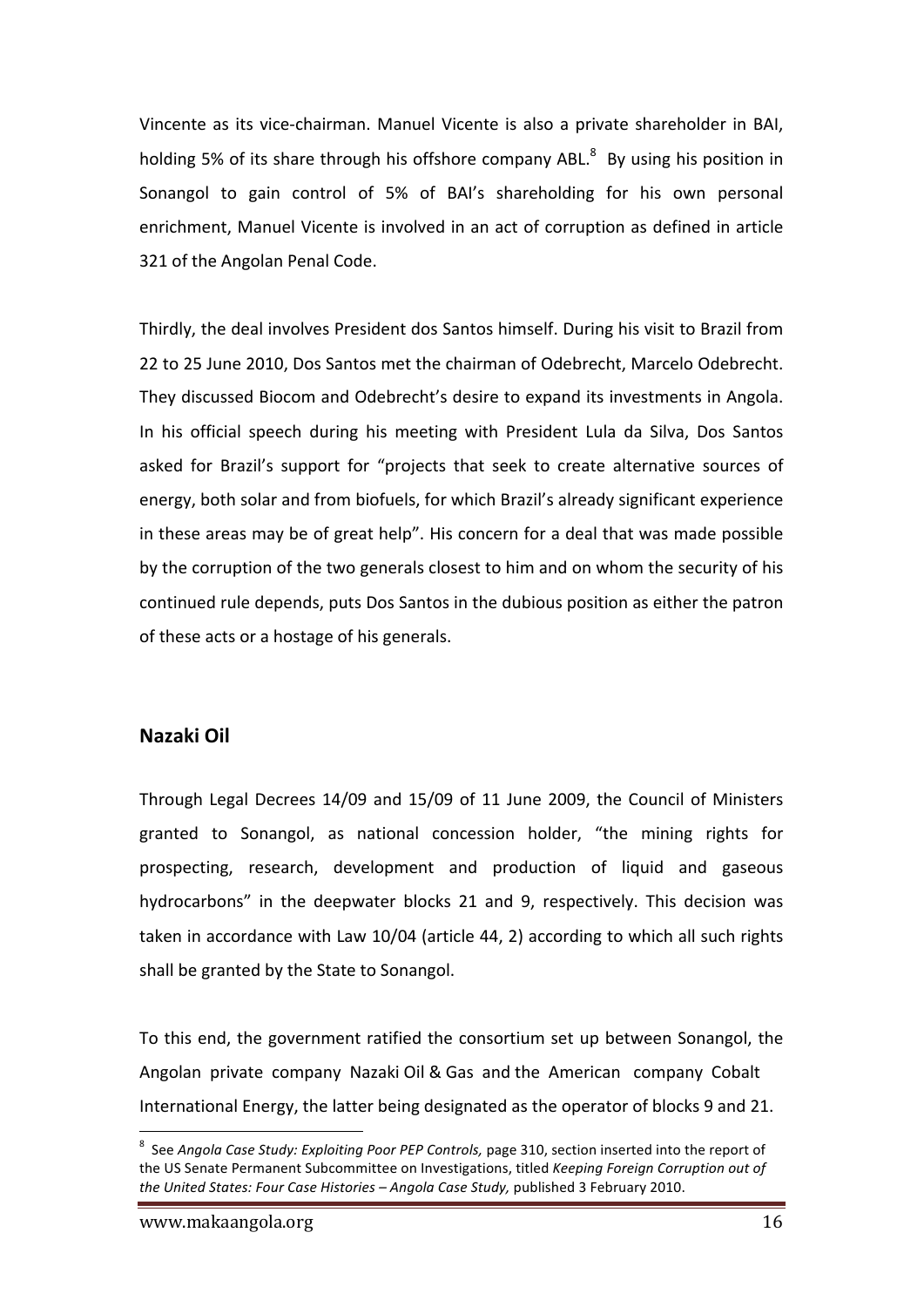Cobalt International Energy's founders and main shareholders are Goldman Sachs, and a partnership between the Carlyle Group and Riverstone Holdings, with an initial investment of US\$500 million in 2005. $9$  To a certain extent, these latter two shareholders are investing Angolan public money in the business, since Sonangol has invested about US\$500 million in the Carlyle Group and Riverstone Holdings energy fund. 10

According to Global Witness, Cobalt has refused to name the owners of Alper Oil – which became involved in the deal at a later stage  $-$  and Nazaki, arguing that this would "involve selective disclosure of non-public company information and, in some cases, to do so would also be a breach of the confidentiality provisions of agreements by which [Cobalt] are bound".<sup>11</sup> This argument is fallacious since Angolan law does not provide for corrupt acts to be protected by confidentiality or by any other juridical mechanism, since corruption is clearly defined as an illegal and criminal act.

Cobalt has gone ahead with the deal, which was executed at the end of February, even though it warned in its own U.S. regulatory filings: "We have not worked with either of these companies in the past, and, therefore, our familiarity with these companies is limited. Violations of the FCPA [Foreign Corrupt Practices Act] may result in severe criminal or civil sanctions, and we may be subject to other liabilities, which could negatively affect our business, operating results and financial condition."<sup>12</sup>

 $\frac{10}{10}$  See the column referring to other active financers in Sonangol's Financial Statements (*Demonstrações Financeiras da Sonangol*) mentioned in the Ernst and Young Auditor's Report, 2008. http://www.sonangol.co.ao/wps/wcm/connect/a996d180424f8abe883c9ad909a3036f/SEPFinancialS tatements08.pdf?MOD=AJPERES

 $9$  See The Carlyle Group (2005) "Carlyle/Riverstone and Goldman Sachs to invest \$500 million in Cobalt International Energy, a New Oil & Gas Exploration and Production Company" http://www.carlyle.com/media%20room/news%20archive/2005/item7059.html

 $11$  See Global Witness press statement on the risks of corruption in the negotiations around blocks 9 and 21

http://www.globalwitness.org/media\_library\_detail.php/970/en/goldman\_sachs\_backs\_angolan\_oil deal despite corruption risks

<sup>&</sup>lt;sup>12</sup> Cobalt International Energy. 10-K filing for 2009. Page 51.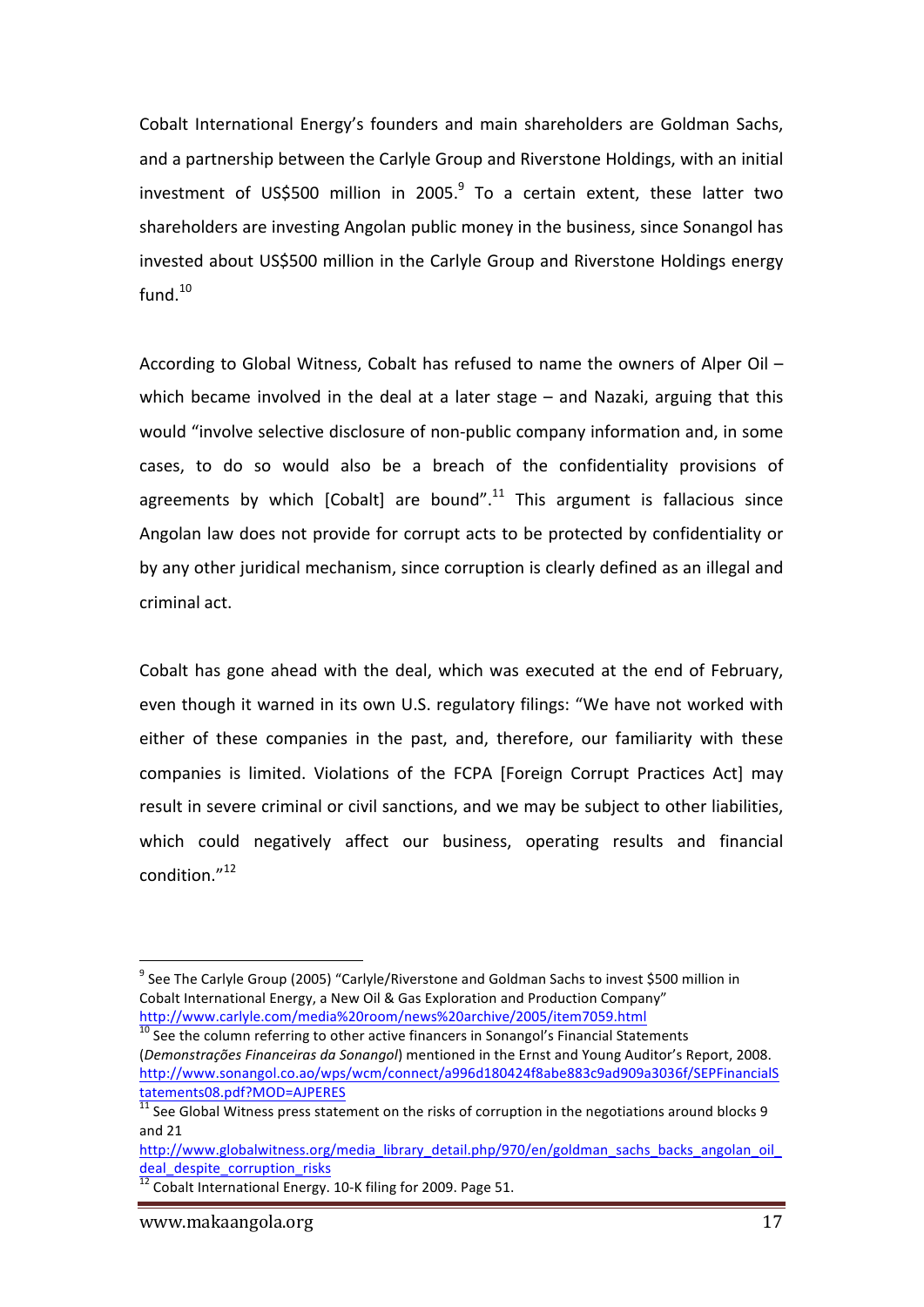In fact, Cobalt's top executives, including its director general Joseph Bryant, have plenty of experience of working in Angola as managers for BP in the country, and their argument appears like an attempt to justify themselves in terms of American laws, and demonstrates arrogance in relation to Angolan laws.

The ownership of Nazaki Oil & Gas is shared equally among the same three men whose names have occurred repeatedly in this investigation: General Kopelipa, General Dino, the head of telecommunications at the presidency, and Manuel Vicente, the chairman and CEO of Sonangol. Four subordinates of General Kopelipa, who front the company, hold each 0,01% of the shares. They are namely Colonel José Manuel Domingos "Tunecas", his chief of staff, Colonel João Manuel Inglês, his logistics officer, Colonel Belchior Inocêncio Chilembo, his advisor, and Domingos Manuel Inglês, his private business assistant.

The company has three subsidiaries, created on 23 July 2008: Nazaki Distribuição – Sociedade de Distribuição de Combustível e Lubrificantes SA (distribution), Nazaki Refinaria – Sociedade de Refinação e Petróleo SA (refineries), and Nazaki Petroquímica – Sociedade Petroquímica SA (petrochemical).

On 24 February 2010, Cobalt International Energy signed the Risk Services Agreements for exploration, research and production in offshore blocks 9 and 21. The agreements were signed by Sonangol, Sonangol Pesquisa e Produção (research and production), Nazaki, and a further Angolan company, Alper Oil, which initially had not been expected to receive government authorisation. The shareholding structure is identical for blocks 9 and 21: Cobalt  $(40%)$ , Nazaki  $(30%)$ , Sonangol Pesquisa & Produção (20%) and Alper Oil (10%).

According to Cobalt, it "obtained a written approval from Sonangol dated March 3, 2010 for expenditures incurred for technical work on Blocks 9 and 21 offshore Angola as pre-RSA expenditures for future tax deductibility. As a result, Nazaki will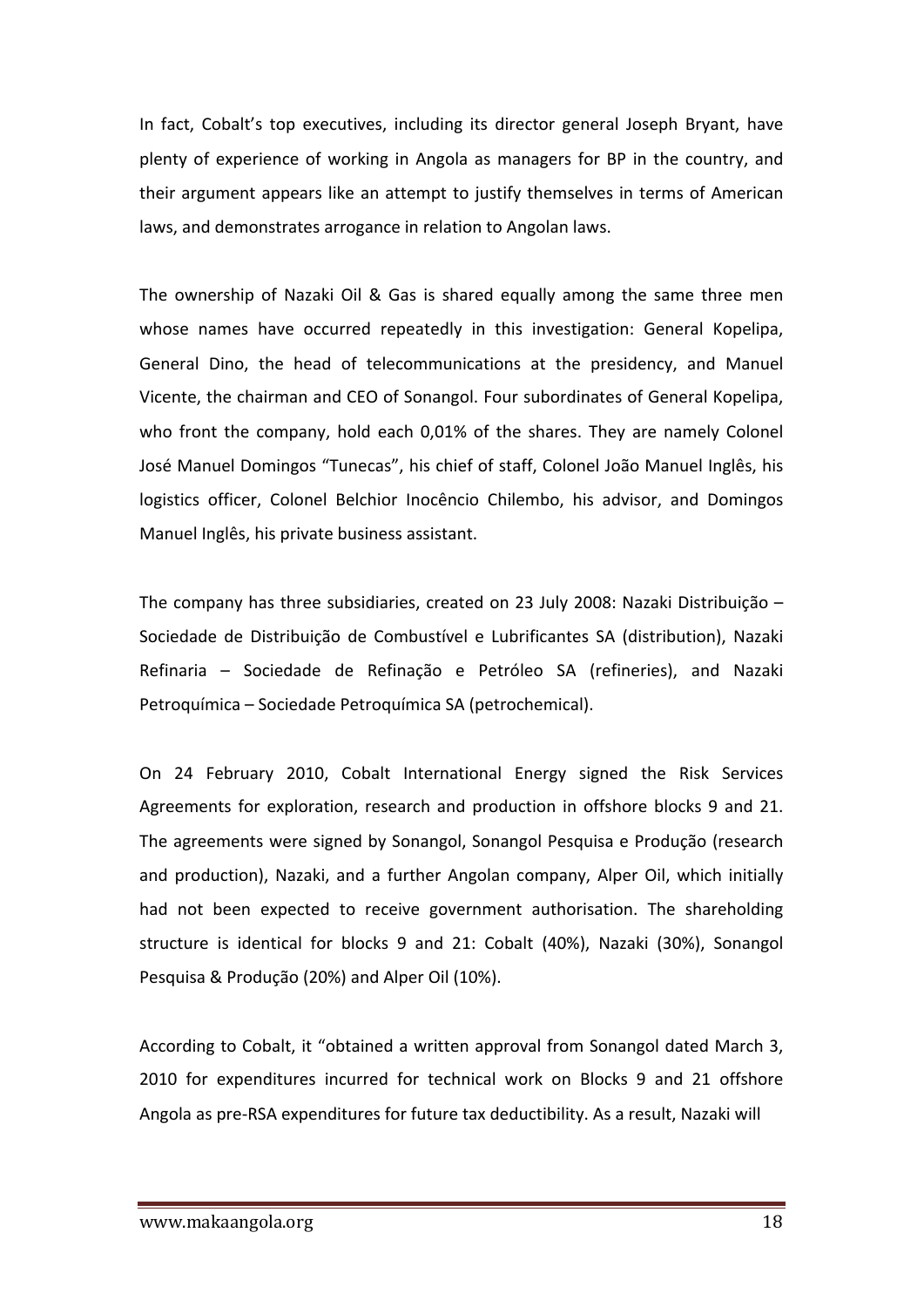reimburse the Company for its share of the leasehold bonus and related pre-RSA seismic expenditures incurred on these Blocks".<sup>13</sup> Cobalt paid the US\$3.7 million signature bonuses owed by Nazaki (article 21, 1 of the contract for Block 21) plus 1.5 million (article 21, 1 of the contract for Block 9) to Sonangol.<sup>14</sup> How can a company listed on the New York Stock Exchange and which employs the services of two reputable legal firms justify making payments on behalf of a private company (Nazaki) that is owned by the inner circle of the Angolan presidency?

The allocation of Blocks 9 and 12 to the consortium led by Colbalt, without public tender, was ratified by the then Prime Minister and current Speaker of the National Assembly, Paulo Kassoma, and promulgated by President dos Santos. Both these men were therefore fully aware of who the beneficiaries of the deal were. From the legal point of view, these figures at the very top of government gave their assent to an act of corruption. Angolan law, as this article has already demonstrated, forbids political leaders and public officials from carrying out business with the state for their own personal benefit and enrichment.

Cobalt is also involved in criminal acts. What it has done can be described as influence peddling in terms of the Conventions Against Corruption of the African Union (article 4, 1, f) and the United Nations (article 18, a, b) as well as the SADC Protocol Against Corruption (article 3, 1, f), all of which define influence peddling as an act of corruption. These international agreements were incorporated into Angolan law and transgression of their provisions was made punishable by article 321 of the Angolan Penal Code. As an illustration, Cobalt was involved in a business deal with Manuel Vicente, who as the chairman CEO of Sonangol, is a representative of the state. Nazaki's partnership with Manuel Vicente and Generals Dino and Kopelipa  $-$  the latter extremely close to the president  $-$  amounts not only to

 $13$  See Risk Services Agreement between Sonangol, Cobalt, Sonangol Pesquisa & Produção, Nazaki and Alper Oil for block 21 (pp. 33) at http://sec.edgar-online.com/cobalt-international-energy-inc/s-1asecurities-registration-statement/2009/10/30/section63.aspx and for block 9 (pp. 27) at http://www.secinfo.com/dVut2.r2t6.b.htm  $\frac{14}{14}$  Ibid.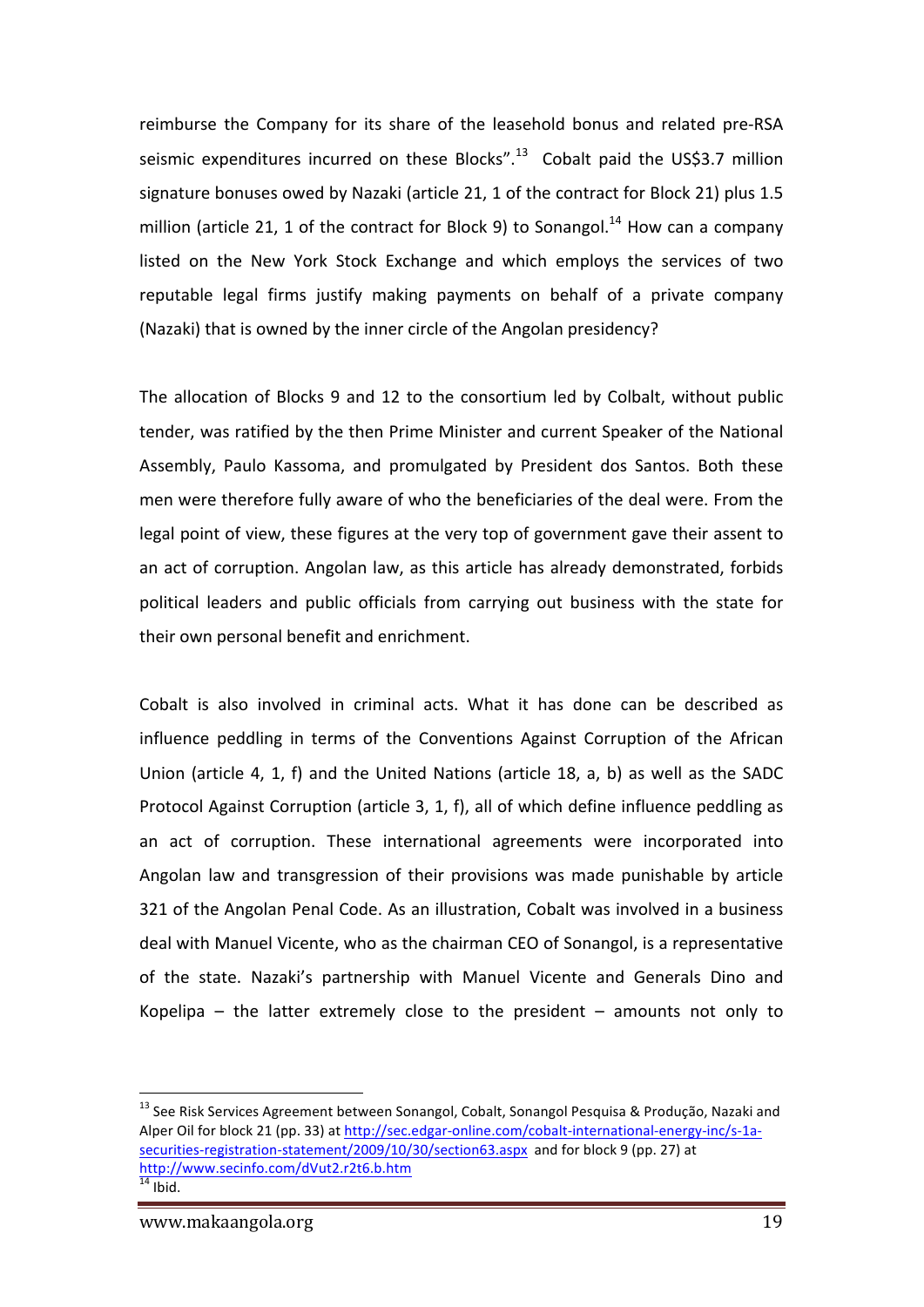influence peddling but also to active corruption of officials, according to the Angolan Penal Code (article 321).

The lack of transparency in Angola, particularly in the petroleum sector, has been brought to international attention by western governments and NGOs. The Soros Foundation and the Open Society Institute, founded by the American billionaire philanthropist, George Soros, have been particularly bold in persuading the government to promise better scrutiny in the sector. After months of negotiations, on 13 November 2003 Soros was expecting to sign an agreement with Sonangol and the Angolan government to guarantee transparency in government and in particular in the petroleum sector. However, at the last moment the government pulled out of the agreement.

Seven years later, Soros has emerged as a notable shareholder in Cobalt through Soros Fund Management, which holds 5.9 million Cobalt shares, valued at US\$81.1 million. Soros's proposed transparency agreement would have offered technical and financial assistance to the Angolan authorities and to Sonangol in exchange for the implementation of reforms. It would also have included measures to improve the government's and Sonangol's international image, to allow benefits that would have included greater access to international capital markets. In the last seven years, members of the government and the managers of Sonangol have become more transparent only in their continued corruption and the pillage of state assets, causing ever greater poverty and disillusionment among most Angolans.

The Soros example alongside many others, shows how the global powers are in thrall to the spells of petroleum and corruption in Angola. Soros is also one of the driving forces behind international initiatives such as Publish What you Pay, Revenue Watch Institute and the Extractive Industries Transparency Initiative, which oblige the corrupt governments of the weakest developing countries to be more transparent. His office did not reply to calls for comment.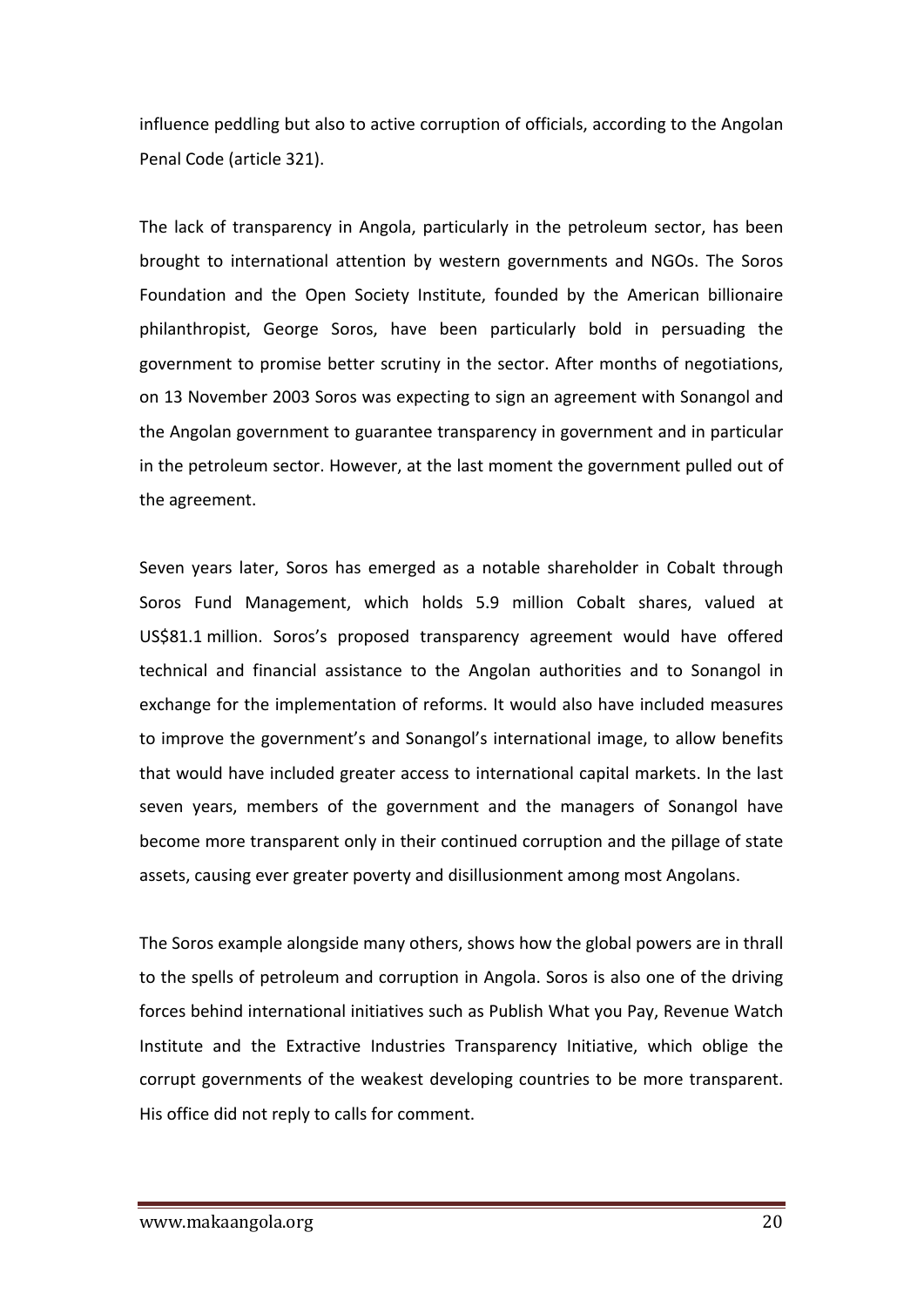#### **Media Nova**

On 14 December 2008, TV Zimbo began broadcasting amid great publicity as the first private television channel in Angola, despite the fact that the necessary legal framework has never been set up. According to the Press Law (article 59), television broadcasting requires a licence that should be granted only after a process of public tender. The same law (article 60, 3) states that television broadcasting is subject to a "special law regulating the licensing mechanisms and other conditions." This "special law" has never been passed, which leaves TV Zimbo's activities on the margins of the law.

The lack of public information about the ownership of TV Zimbo has deepened the public's suspicion and led people to speculate, correctly, that only the presidential circle could get away with flouting the law in such a way. Created on 27 December 2007, TV Zimbo has as its shareholders Manuel Vicente, General Kopelipa and General Dino, who between them hold 99,96% of the TV station's shares. Kopelipa made a symbolic gift of the remaining 0,04% to his most loyal officers, namely Colonel José Manuel Domingos "Tunecas", his chief of staff, Colonel João Manuel Inglês, his logistics officer, Colonel Belchior Inocêncio Chilembo, his advisor, and Domingos Manuel Inglês, his private business assistant.

TV Zimbo is part of the Media Nova holding. Also, Rádio Mais, which broadcasts in three provinces, namely Luanda, Huambo e Benguela is also part of the Media Nova group. The expansion of this radio has happened at the time when the government has blocked, for years, the Catholic-run Rádio Ecclésia to extend its signal to beyond Luanda, through FM repeaters installed in 10 provinces. Media Nova in turn plays a crucial role in the editorial control strategy for the private media sector in Angola, including in its ownership the weekly papers *O País* and *Semanário Económico*, the magazines *Revista Exame* and *Chocolate*, Media Nova Distribuidora (distribution) and Media Nova Marketing.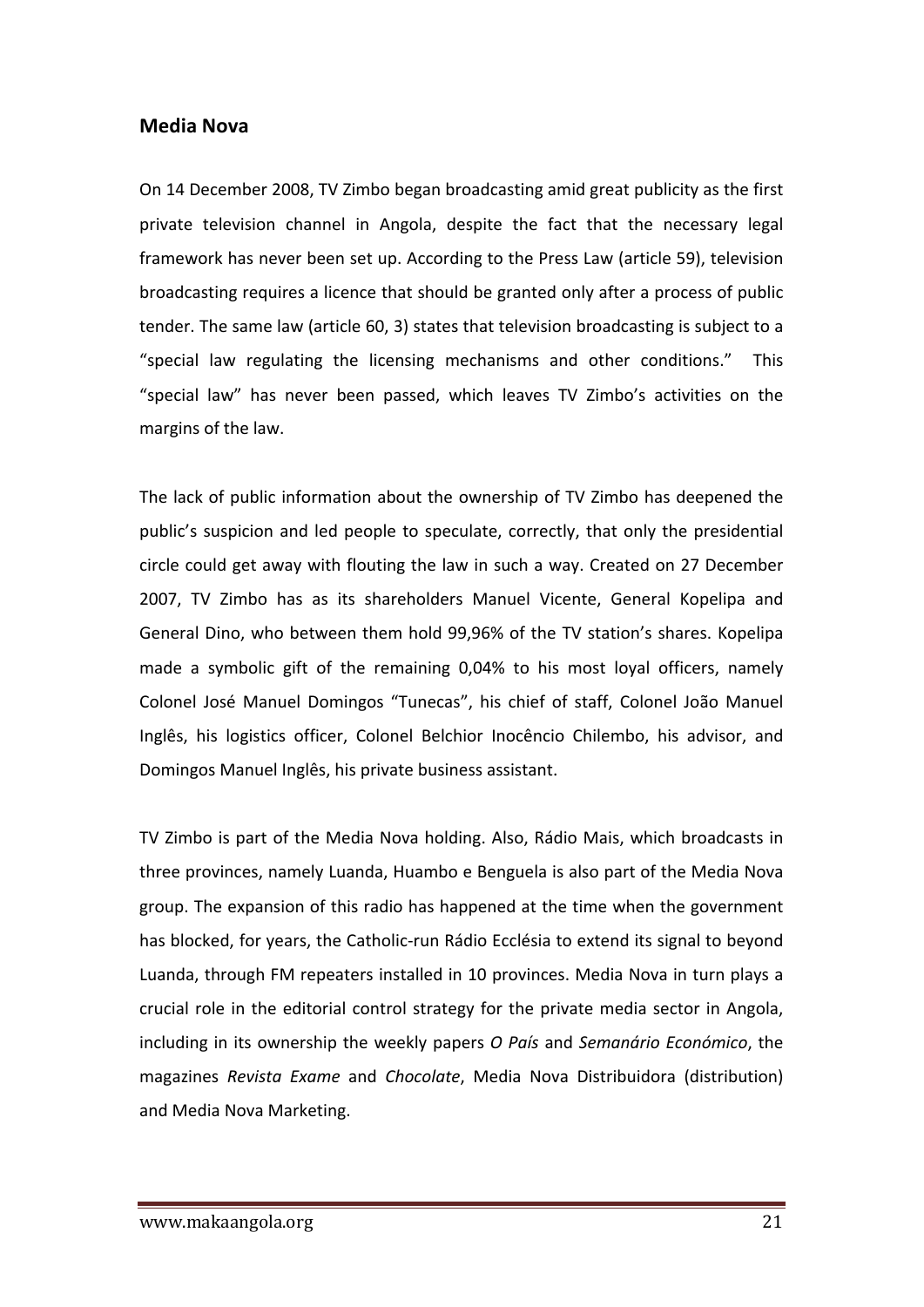The journalist João Van-Dúnem, formerly editor of the BBC Portuguese for Africa Service, is chairman of the board of Media Nova.

As owners of Damer Indústrias the triumvirate of Kopelipa, Dino and Manuel Vicente, apportioned a public investment of up to 30 million dollars for the setting up of a state of the art printing press in the country, which is now part of their private portfolio as Gráfica Damer. This is the largest printing press in the country, and started operating in November 13 2008.

The Media Nova group began with an investment of over US\$70 million, and has the same shareholding structure as its subsidiaries. Once again, Manuel Vicente and Generals Kopelipa and Dino are equal shareholders. Kopelipa's four underlings, colonels José Manuel Domingos, João Manuel Inglês e Belchior Inocêncio Chilembo, and private assistant Manuel Domingos Inglês each have a token shareholding of between 0,01% or 0,02% as in the case of Nova Media Marketing, the company designed to control the advertisement market.

#### **World Wide Capital**

General Kopelipa also holds a range of major investments outside the country, especially in Portugal, with funds of obscure origin. It is worth mentioning one of these investments for it shows the president's henchman also holding private office abroad.

To date, general Kopelipa is a member of the board of directors of World Wide Capital, S.A, a holding that shares the same address with the residence of his main business partner in Portugal, Filipe Vilaça Barreiros Cardoso, in Avenida da Liberdade, Lisbon. This company, in which the general is the main shareholder, is the fourth largest shareholder of Portuguese bank BIG, with 7,9% of shares. The chairman and CEO of Sonangol, Manuel Vicente, until recently personally held 4,9%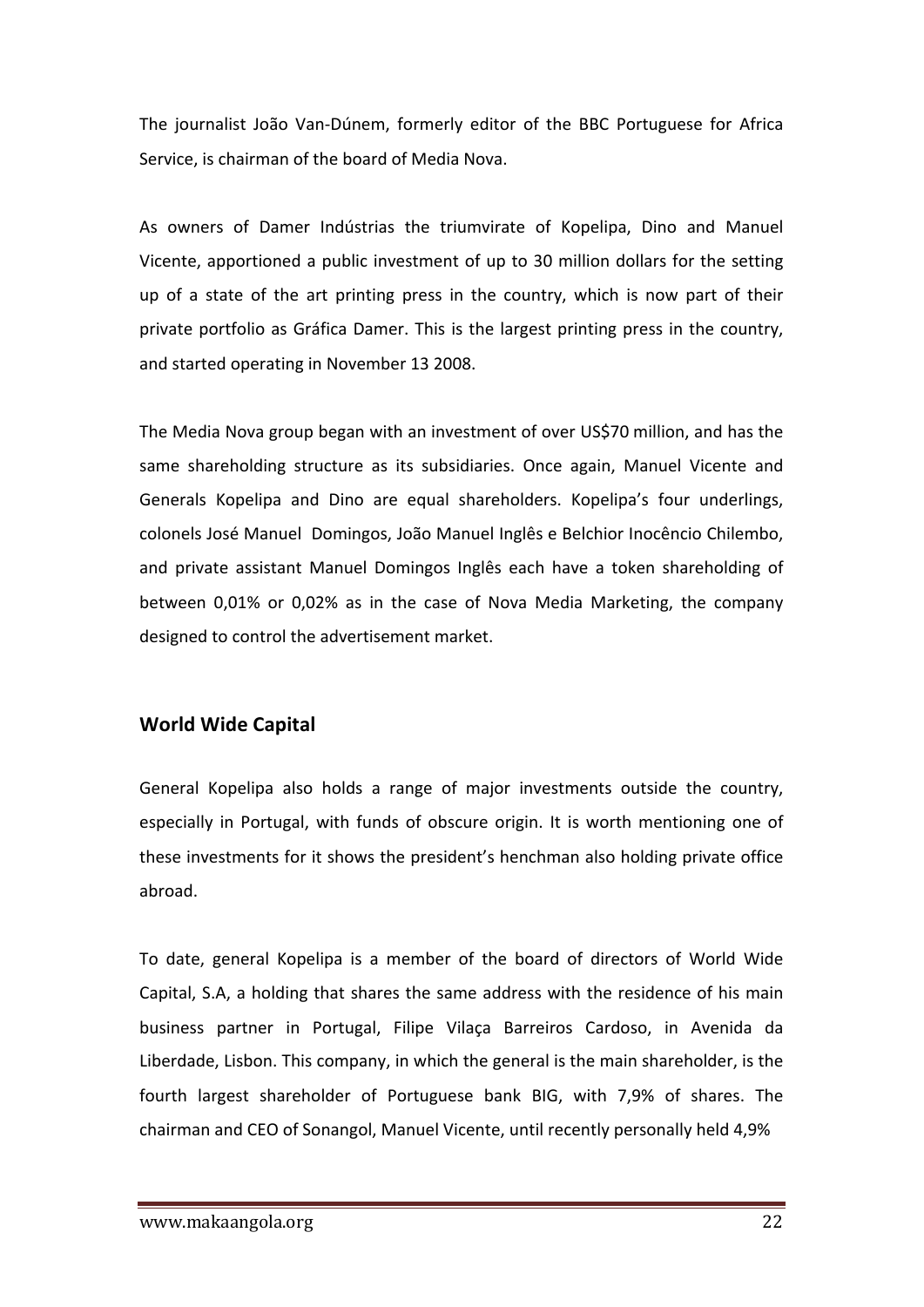of the shares of the same bank, having transferred them now to his stepson Mirco Martins, according to the Portuguese daily Público, on May 20 2010. BIG holds, in custody, the 469 million shares Sonangol has in the largest Portuguese bank Millenium BCP, which corresponds to 9.6% of bank's total shares.<sup>15</sup>

The laws of the land do no allow for Angolan leaders to accumulate public duties with private ones for personal profit, lest in business ventures abroad.

#### **Lumanhe**

General Kopelipa has made his mark on the diamond trade as well. On February 13 2004 group of six generals had to cede shares that they held in the mining company Lumanhe, in favour of General Kopelipa. This happened at a time when Kopelipa's power and greater personal control over the Angolan Armed Forces (FAA) was on the rise, and currently each of the seven generals holds 14.28% of the shares in the company.

Three of the generals concerned, Armando da Cruz Neto, Carlos Hendrick Vaal da Silva and Adriano Makevela Mackenzie, remain on official duty respectively as governor of Benguela, chief inspector of the Joint Chiefs of Staff of the Angolan Armed Forces (FAA), and head of the Directorate for Troops' Training and Instruction of the Joint Chiefs of Staff. The other three generals are currently in business only, and they are the former head of the Joint Chiefs of Staff of FAA, the chief of staff of the Army, and the head of commandos, namely João de Matos, and the brothers Luís and António Faceira.

<sup>&</sup>lt;sup>15</sup> See Sonangol's Financial Statements (*Demonstrações Financeiras da Sonangol*) mentioned in the Ernst and Young Auditor's Report, 2008.

http://www.sonangol.co.ao/wps/wcm/connect/a996d180424f8abe883c9ad909a3036f/SEPFinancialS tatements08.pdf?MOD=AJPERES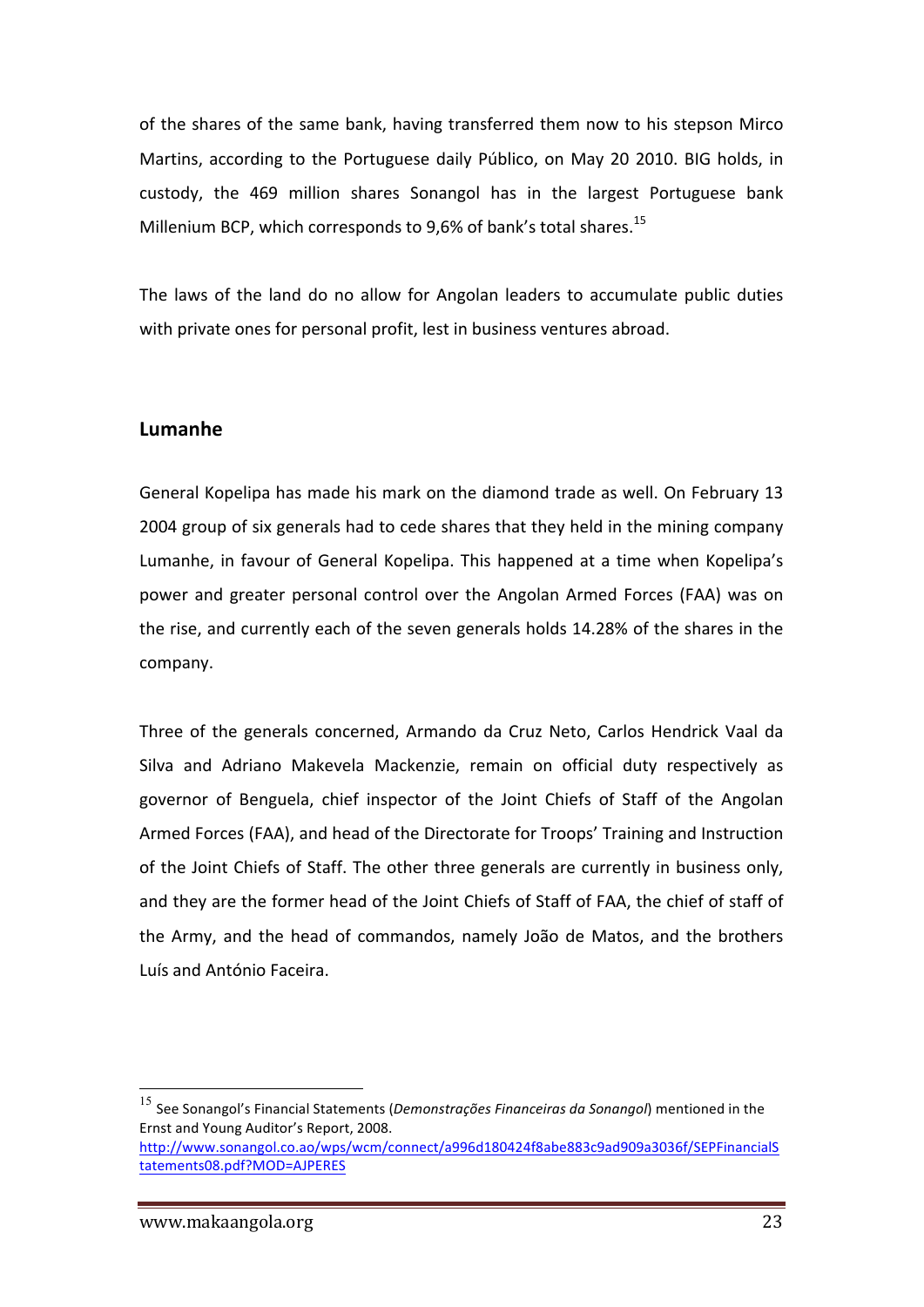On February 18 2004, five days later after General's Kopelipa admission as a shareholder, General Carlos Hendrick Vaal da Silva, signed, on behalf of Lumanhe, a joint-venture agreement with state company Endiama and ITM Mining for the establishment of Sociedade Mineira do Chitotolo, a profitable alluvial mining concession in the north-eastern province of Lunda-Norte. As an officer on active duty and inspector at the Joint Chiefs of Staff, General Vaal da Silva doubled his public duty with that of being Lumanhe's manager. Thus, the state through Endiama transferred 15% of the Chitotolo shareholding to the band of generals. Lumanhe also holds 21% shares in Sociedade Mineira do Cuango (SMC), in a joint venture with Endiama (41%) and ITM Mining (38%). SMC is responsible for systematic human rights abuses in the town of Cafunfo, in the Cuango Valley, where it holds a major alluvial concession. Killings, torture, destruction of farms, and arbitrary policing are part of the company's routine against the villagers and artisanal miners. SMC enjoys the same degree of impunity as the generals who profit from it, and a new report on these events is due soon.

The Portuguese government also finds itself entangled in the shady business procurements of the generals. On June 30 2009, the consortium formed between ITM Mining and Lumanhe, ended its contract for operating the diamond concession of Sociedade Mineira do Calonda, where it held 50% of the shares. As a concessionholder Sociedade Mineira do Lucapa (SML), held the other half of the shares. The Portuguese state, through Parpública SGPS, is the minority shareholder of SML, with 49% while the Endiama controls 51% of the stakes.<sup>16</sup>

#### **Conclusions**

The consequences of the private control of the presidency reflects, to a certain extent, the manner in which President Eduardo dos Santos has systematically

<sup>&</sup>lt;sup>16</sup> See the 2009 Report and Financial Statements of Sociedade Portuguesa de Empreendimentos (SPE) available at http://www.parpublicasgps.com/file/RC2009.pdf.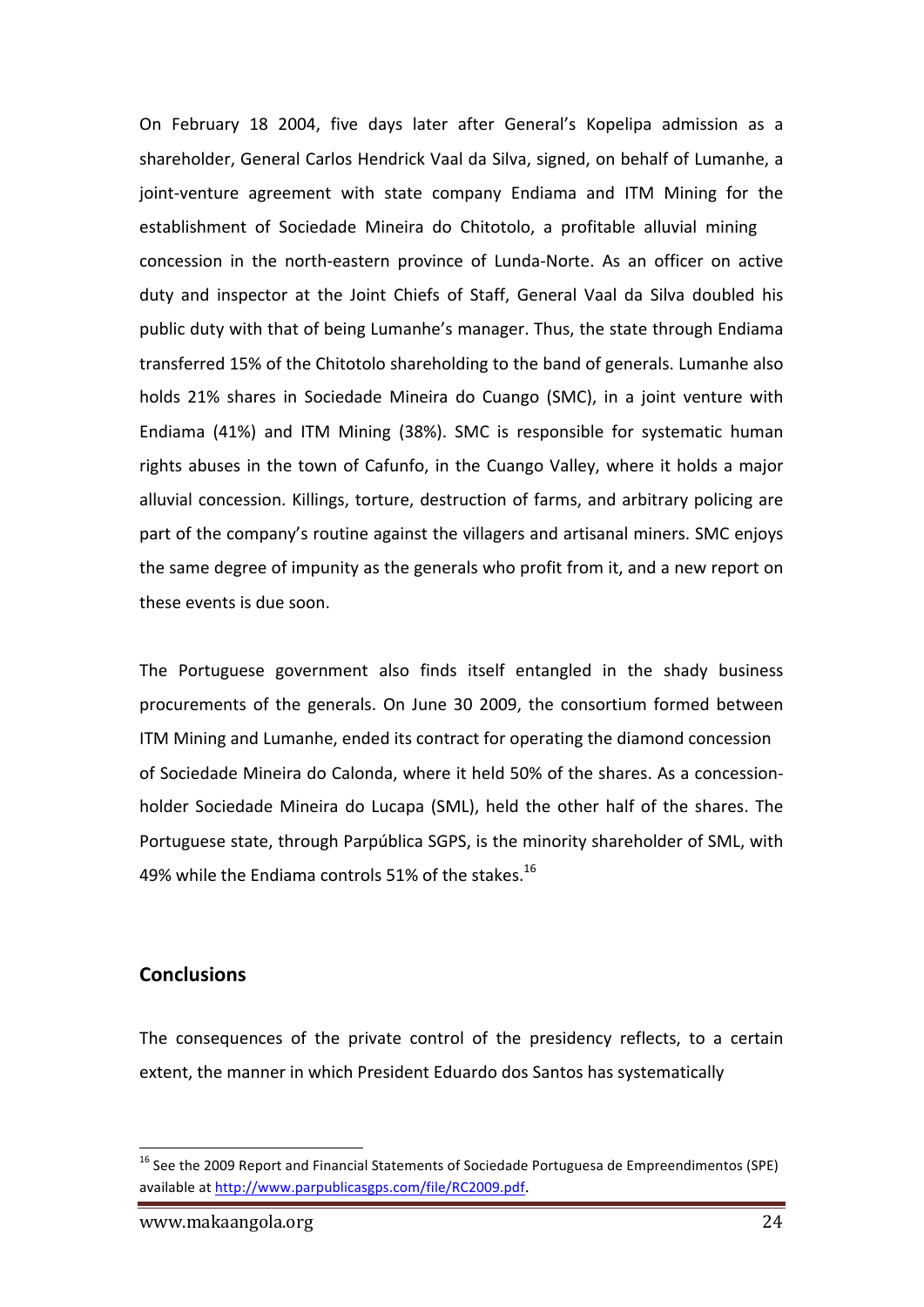weakened the state and its institutions to concentrate more power around himself. To assure his grip on power, President Dos Santos only gives real power to figures of his choosing, regardless of the post, and has encouraged a cult of personality that overwhelms the functionality of state institutions. An apt example of this is the excessive powers that have been granted to General Kopelipa.

The status of the the Military Bureau of the Presidency (art. 21, 1, d) confers on General Kopelipa the right to be able to represent the President of the Republic. Constitutionally, these are rights that belong to the vice president and the president of the National Assembly.

For years, General Kopelipa, through the Office of National Reconstruction, has been the chief negotiator for the Chinese oil-backed loans and contracts with its companies, which have been estimated to be around ten billion dollars.<sup>17</sup> General Kopelipa has been working closely with the chairman and CEO of Sonangol Manuel Vicente, whose responsibility is to ensure payments in oil. Both, as the cases above demonstrate, are business partners in several enterprises.

Until he was relieved of his duty, last April, as head of the Office of National Reconstruction, there is no public information about how this institution he was managing funds from the Chinese and other operations, either in the country or abroad, which also engage Sonangol.

The highly significant role of the Portuguese national Ismênio Coelho Macedo, in facilitating the illegal operations of General Kopelipa enables him to have much influence on the presidential decisions regarding Angola's political economy. Macedo also heads the Banco Privado Atlântico, in which Sonangol has 19,5% shares.

<sup>&</sup>lt;sup>17</sup> See Campos, Indira and Alex Vines (2007) *Angola and China: A Paradigmatic Relationship*. Working Paper Presented at a CSIS Conference,"Prospects for Improving U.S.-China-Africa Cooperation", December 5, Washington D.C. http://www.csis.org/media/csis/pubs/080306\_angolachina.pdf